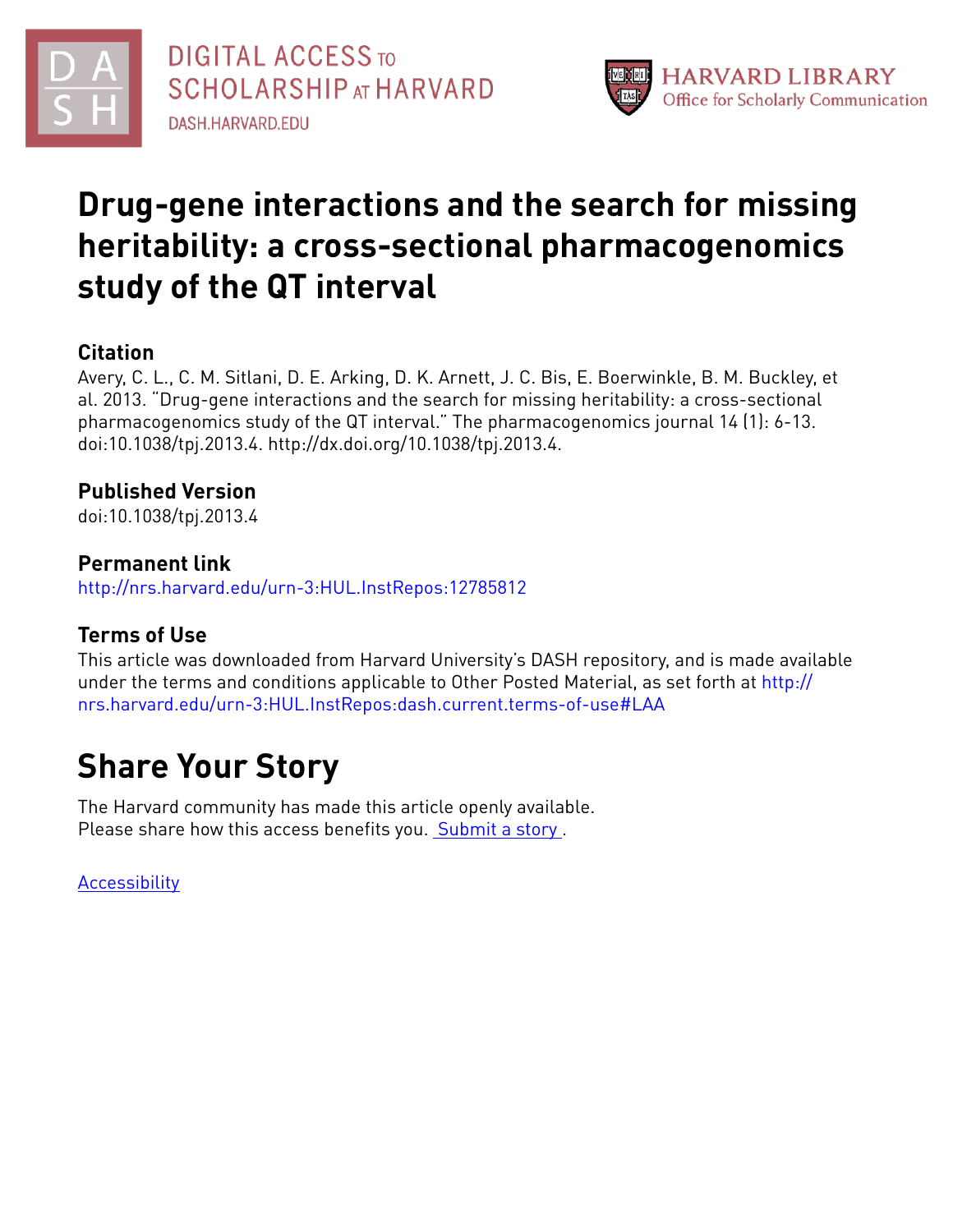

# NIH Public Access

**Author Manuscript**

*Pharmacogenomics J*. Author manuscript; available in PMC 2014 August 01.

Published in final edited form as:

*Pharmacogenomics J*. 2014 February ; 14(1): 6–13. doi:10.1038/tpj.2013.4.

# **Drug-gene interactions and the search for missing heritability: a cross-sectional pharmacogenomics study of the QT interval**

*A full list of authors and affiliations appears at the end of the article.*

## **Abstract**

Variability in response to drug use is common and heritable, suggesting that genome-wide pharmacogenomics studies may help explain the "missing heritability" of complex traits. Here, we describe four independent analyses in 33,781 participants of European ancestry from ten cohorts that were designed to identify genetic variants modifying the effects of drugs on QT interval duration (QT). Each analysis cross-sectionally examined four therapeutic classes: thiazide diuretics (prevalence of use=13.0%), tri/tetracyclic antidepressants (2.6%), sulfonylurea hypoglycemic agents (2.9%), and QT prolonging drugs as classified by the University of Arizona Center for Education and Research on Therapeutics (4.4%). Drug-gene interactions were estimated using covariable adjusted linear regression and results were combined with fixed-effects meta-analysis. Although drug-SNP interactions were biologically plausible and variables were well-measured, findings from the four cross-sectional meta-analyses were null  $(P_{\text{interaction}} > 5.0 \times 10^{-8})$ . Simulations suggested that additional efforts, including longitudinal modeling to increase statistical power, are likely needed to identify potentially important pharmacogenomic effects.

#### **Keywords**

QT interval; pharmacogenomics; gene-environment interaction

## **INTRODUCTION**

The role of inheritance in response to drug exposure has long been appreciated, dating to as early as 1932 when the inability to taste phenylthiocarbamide was demonstrated to follow an autosomal recessive inheritance pattern.<sup>1</sup> Today, the promise of pharmacogenomics lies in its potential to tailor drug prescription and dosing to individual patients,  $2-4$  a practice exemplified by the use of a patient's genotype to inform warfarin dosing,<sup>5, 6</sup> to avoid anemia during hepatitis C treatment,<sup>7</sup> or to predict benefit from and therefore guide chemotherapy in breast cancer.<sup>8</sup> Documented heterogeneity of drug response has also prompted the suggestion that examining drug-gene interactions may help explain a notable proportion of the heritability for complex traits that remains unexplained by genome wide association (GWA) studies.<sup>9, 10</sup> Yet to date, large scale pharmacogenomics studies are few in number.<sup>11</sup>

CONFLICT OF INTEREST Conflicts of Interest and Source of Funding The authors have no conflicts to disclose.

Users may view, print, copy, download and text and data- mine the content in such documents, for the purposes of academic research, subject always to the full Conditions of use: http://www.nature.com/authors/editorial\_policies/license.html#terms

Corresponding Author: Christy Avery, Department of Epidemiology, University of North Carolina Chapel Hill, Bank of America Center, 137 E. Franklin St., Suite 306, Chapel Hill, NC 27514, (919) 966-4312 (voice), (919) 966-9800 (fax), christy\_avery@unc.edu.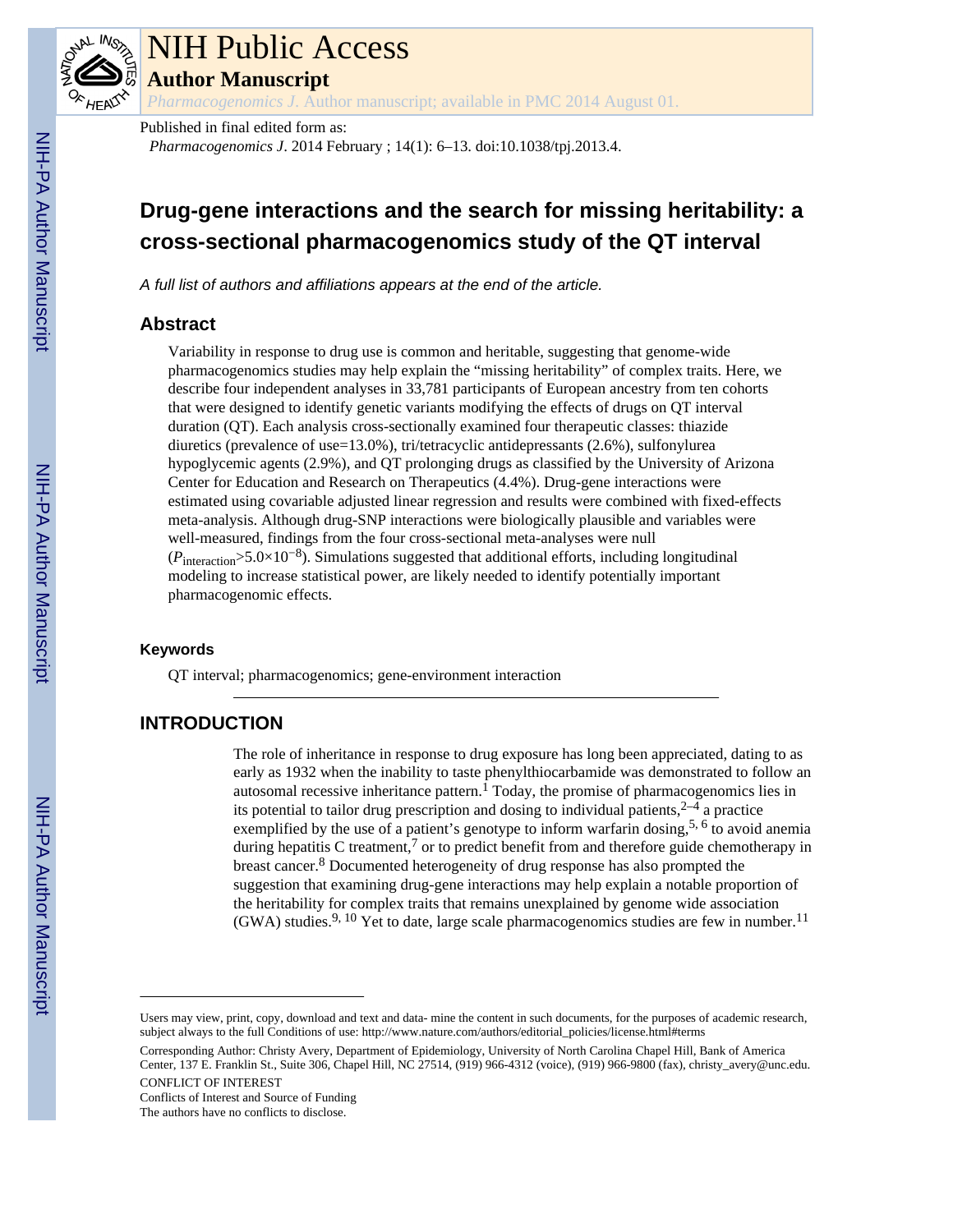The duration of the QT interval (QT), a non-invasive measure of the ventricular action potential estimated from the resting, standard twelve-lead electrocardiogram (ECG), offers a good model for examining the value of pharmacogenomics. In addition to being wellmeasured,<sup>12</sup> heritable,<sup>13,  $\overline{1}^4$ </sup> and heterogeneous among those exposed to what are now called "QT-prolonging drugs",<sup>15</sup> QT prolongation is the most common cause of withdrawal or restricted marketing of pharmaceuticals<sup>16</sup> largely because of its established association with ventricular tachyarrhythmia,  $^{17}$  sudden cardiac death, and all-cause mortality.<sup>18, 19, 20</sup> However, prospectively identifying subpopulations at risk for drug-induced QT prolongation and its sequelae remains a challenge.<sup>16</sup>

Although heritability estimates suggest a substantial genetic component underlying QT, genetic variation at the 26 single nucleotide polymorphisms (SNPs) identified to date by GWA studies together explain approximately 5–8% of the variance in QT.21–27 Popular explanations for this missing heritability include rare variants that are poorly represented on commercial genotyping arrays as well as gene-gene and gene-environment interactions.<sup>10</sup> In search of this missing heritability, we assessed pharmacogenomic influences on QT by conducting four cross-sectional GWA analyses in ten populations of European ancestry. The goal of the studies was to identify genetic variants modifying the association between drugs in four therapeutic classes previously associated with QT prolongation or sudden death<sup>28–32</sup> and the duration of QT.

#### **METHODS**

#### **Study populations**

A meta-analysis of ten cohorts with GWA data that included 33,781 participants of European descent was performed to investigate cross-sectional drug-SNP interactions in QT. Five cohorts were from the Cohorts for Heart and Aging Research in Genomic Epidemiology (CHARGE) consortium:<sup>33</sup> the Age, Gene/Environment Susceptibility – Reykjavik Study (AGES), the Atherosclerosis Risk in Communities study (ARIC), the Cardiovascular Health Study (CHS), the Framingham Heart Study (FHS), and the Rotterdam Study (RS). Since the inception of CHARGE, five additional cohorts have joined the effort: the Erasmus Rucphen Family study (ERF), Health 2000, the Health Aging, Body and Composition (Health ABC) study, the Multi-Ethnic Study of Atherosclerosis (MESA), and the Prospective Study of Pravastatin in the Elderly at Risk (PROSPER). At baseline for all cohorts, drug exposure was queried and participants underwent standardized ECGs, which were read for QT duration. Each cohort followed a pre-specified analysis protocol and findings from the within-cohort analyses were then combined by meta-analysis. All studies were approved by local ethics committees and all participants provided written informed consent. Additional information on the participating studies is provided in the Supplementary Material.

#### **Study design; inclusion and exclusion criteria**

Within each cohort, we performed four separate cross-sectional analyses using drug, covariate, and ECG data collected at the baseline examination. Participants with the following characteristics were excluded from the analysis: poor quality ECG, extreme QRS duration prolongation including that due to bundle branch block (QRS > 120 ms), atrial fibrillation/flutter on ECG, paced rhythm, or second or third degree atrioventricular block. Heart failure at study baseline was an additional exclusion for the thiazide diuretic, sulfonylurea hypoglycemic agent, and tri/tetracyclic antidepressant analyses. Users of loop diuretics, regardless of thiazide use, also were excluded from analyses examining thiazide diuretics.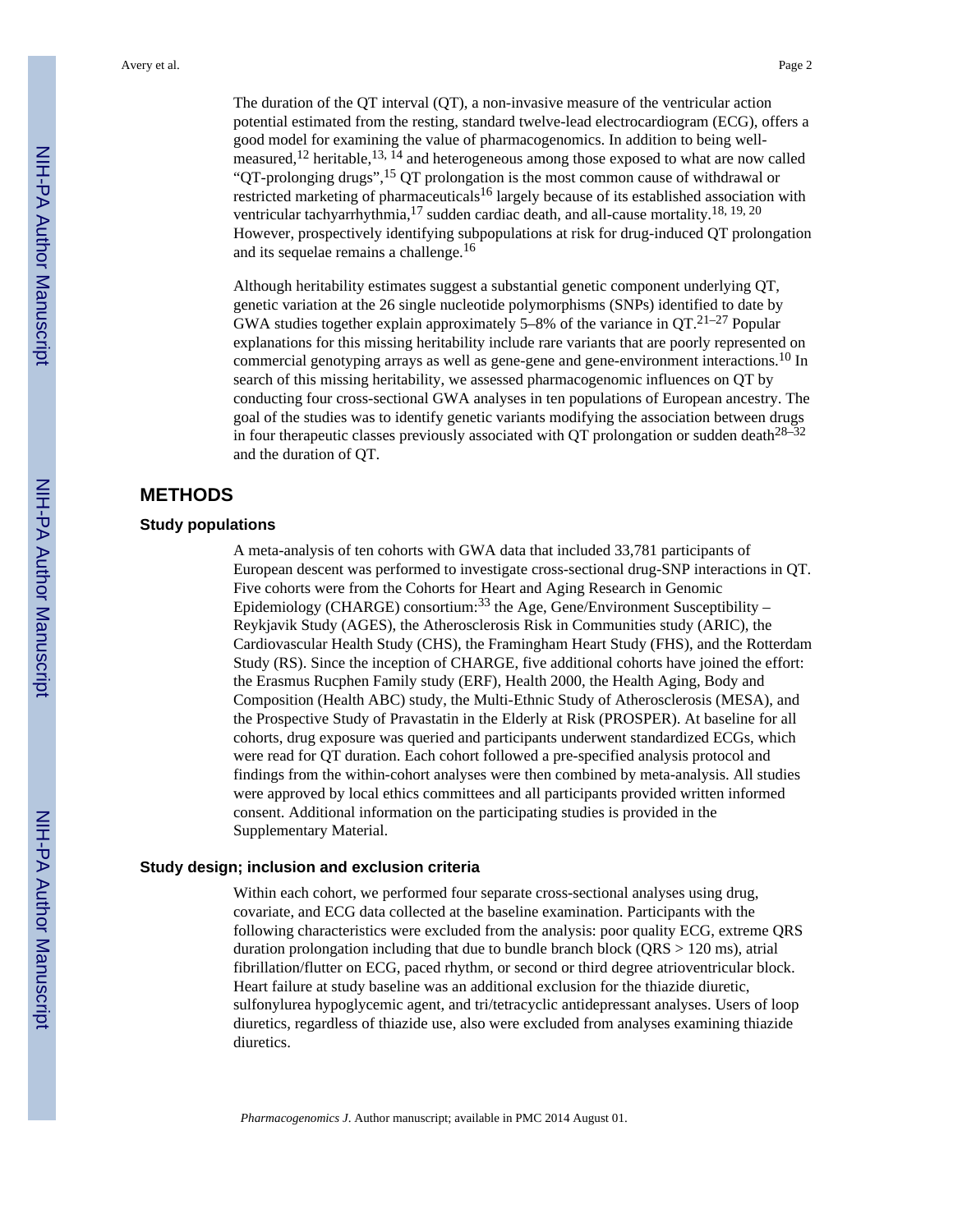#### **Definition of drug exposure**

Drug use was assessed by method of medication inventory or pharmacy database (Supplemental Table 1). Six of the nine cohorts using the medication inventory method captured medications used within one to two weeks preceding ECG assessment. The remaining three cohorts currently using medication inventory methods assessed medications used on the day of ECG recording. The Rotterdam Study was the only cohort that assessed drug exposure via pharmacy databases; investigators classified a participant as exposed if he/she filled a prescription for a drug class of interest within 30 days preceding the ECG recording.

Four classes of therapeutic drugs previously associated with QT prolongation were examined: thiazide diuretics,  $30$ ,  $32$  tri/tetracyclic antidepressants,  $31$  sulfonylurea hypoglycemic agents,<sup>29</sup> and University of Arizona Center for Education and Research on Therapeutics (UAZ CERT)-classified QT prolonging drugs.28 Participants were classified: as thiazide users if they took a thiazide or thiazide-like diuretic in a single or combination preparation, with or without potassium sparing diuretic or potassium supplements; as sulfonylurea users if they took a first or second generation sulfonylurea anti-diabetic; and as tri/tetracyclic users if they took a tricyclic or tetracyclic antidepressant, ignoring concomitant use of other therapeutic drug classes.

The UAZ CERT classification was used to group medications into four classes based on the likelihood of QT-prolongation: definite, possible, conditional, or no/unknown. Participants using two or more drugs classified as conditional were reclassified as possible. When participants took drugs from more than one UAZ CERT class, the highest class was assigned. For the UAZ CERT analyses, participants classified as users of definite or possible QT prolonging drugs were classified as exposed; participants classified as no/unknown were classified as unexposed; and those reporting use of one conditional QT prolonging agent were excluded.

#### **QT measurement**

For each study, technicians digitally recorded resting, supine (or semi-recumbent), standard twelve-lead ECGs for each participant (Supplementary Table 2) on the same day drug exposure was recorded. Studies used comparable procedures for preparing participants, placing electrodes, recording, transmitting, processing and controlling quality of the ECGs, although QT in the various studies was measured by different automated systems and therefore will be subject to a small variation equivalent to inter observer error. The ECG from the baseline visit was selected when multiple ECGs were available.

#### **Genotype arrays and imputation**

Genome-wide SNP genotyping was performed within each cohort using either the Affymetrix or Illumina genotyping arrays (Supplemental Table 3). Gender mismatches and duplicate samples were excluded. First-degree relatives were excluded in all cohorts except the family-based FHS and ERF, which accounted for relatedness in the association analysis. DNA samples with genotyping success rates between <95% and <99%, depending on the cohort, were excluded. SNPs also were excluded when genotyping call rate thresholds were between 95% and 99%, and minor allele frequencies (MAF) 1%, the determination of which was cohort-specific.

To increase coverage and facilitate evaluation of the same SNPs across cohorts, genotypes were imputed using  $\overline{BIMBAM}$ <sup>34</sup> MACH<sup>35</sup> or  $BEAGLE$ <sup>36</sup> which applied algorithms that inferred unobserved genotypes in a probabilistic manner. Imputation was performed for ~2.5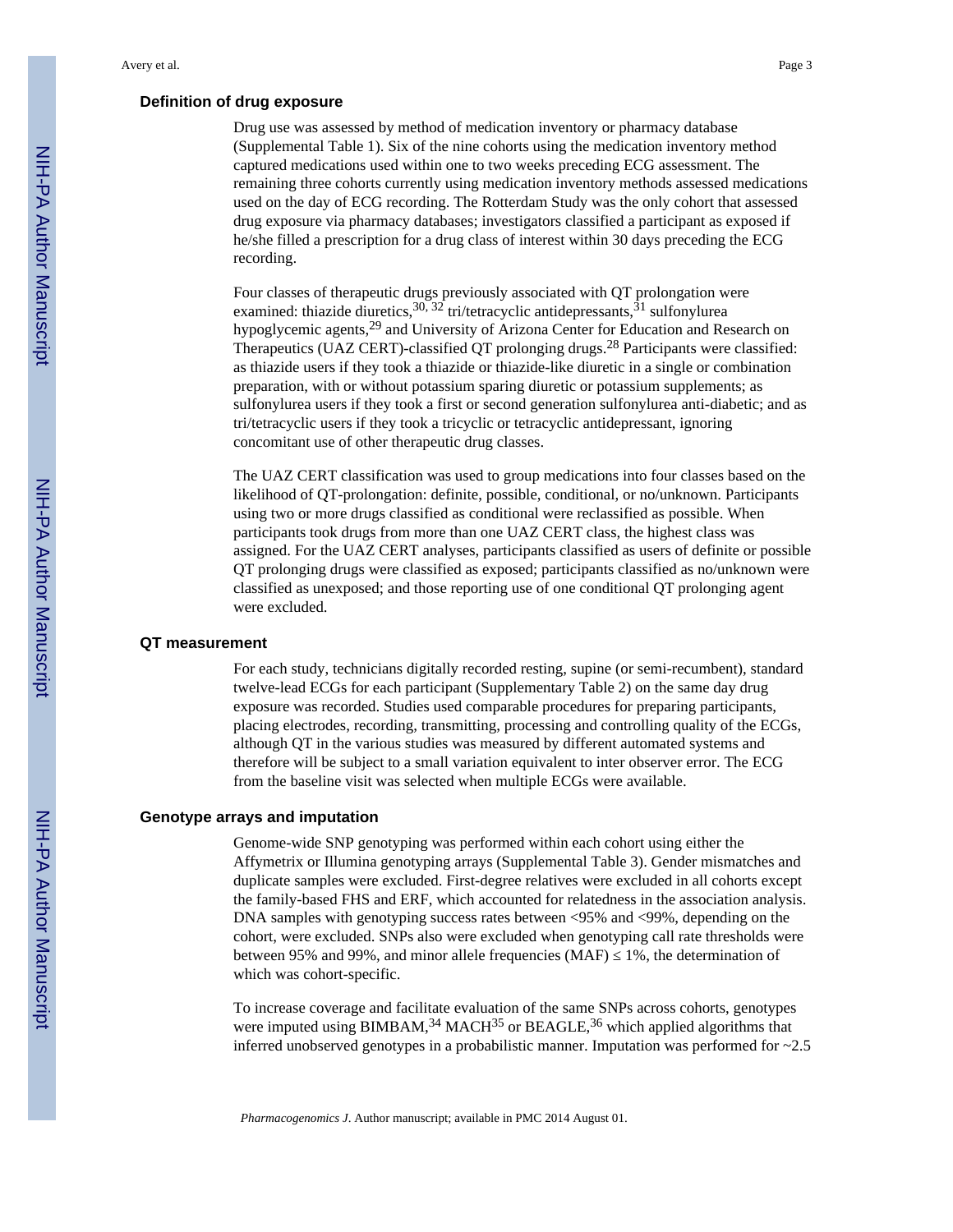million autosomal SNPs based on the HapMap Phase 2 (build 36) CEU reference population (Supplemental Table 3).

#### **Statistical analysis**

Each cohort performed four GWA analyses of QT across approximately 2.5 million SNPs comparing drug users to non-users. Study designs that restricted to those on treatment were not chosen because of the large potential for type I error due to the inseparability of the SNP main effect and interaction effect estimates. $37$  Each drug-genotype interaction was estimated using linear regression, under an additive genetic model, and using robust standard errors except in the family-based FHS and ERF cohorts, which used linear mixed-effects models as implemented in the GWAF package for R (FHS)<sup>38</sup> and GenABEL/ProbABEL (ERF).<sup>39, 40</sup> All regressions adjusted for the following covariates: age (year), sex, RR interval (ms), recruitment site when appropriate, and principal components summarizing participants' global genetic ancestry to account for confounding by race/ethnicity. Additionally, the fourcategory UAZ CERT drug categorization was included as a nominal covariate in the thiazides, sulfonylureas, and tri/tetracyclic analyses.

For some SNPs, the numbers of genetic variants among participants on drug therapy were too small to permit use of standard asymptotic results. Therefore, cohort-specific inference used a (Student's) t as the reference distribution. The degrees of freedom for the t reference distribution were calculated as the cohort- and SNP-specific product of: the number of drugexposed participants, the SNP imputation quality (range: 0, 1), and the MAF (range: 0, 0.50). For each SNP, cohort-specific *P*-values were calculated by comparing β/standard error estimates to this reference, with the resulting P-values then meta-analyzed using the standard weighted Z-statistic method,  $4<sup>1</sup>$  with weights based on the number exposed to the drug multiplied by the SNP imputation quality.

Cohort-specific results were corrected by their respective genomic inflation factors  $(\lambda s)$ .<sup>42</sup> The genome-wide threshold for significant drug-SNP interaction was  $P < 5.0 \times 10^{-8}$ . The software packages R, ProbABEL, GenABEL, PLINK, and GRIMP were used to estimate cohort-specific results (Supplemental Table 3) and  $METAL<sup>41</sup>$  was used to generate summary meta-analytic estimates of the drug-SNP interaction parameters. Quantile-quantile (Q-Q) plots were used to identify systematic miscalibration of the test statistic for the druggenotype interactions.

#### **Statistical power simulations**

Power to detect drug-SNP interactions using cross-sectional and longitudinal modeling approaches was estimated via simulation studies. Assumptions, which were informed by study data, included: (1) 20,000–30,000 participants, (2) a two-sided, per-SNP  $\alpha$  = 5.0  $\times$  $10^{-8}$ , (3) a mean heart-rate corrected QT (standard deviation) = 426 (20) ms, (4) a prevalence of drug exposure  $= 0.10$  for the longitudinal simulations and  $0.03 - 0.14$  for the cross-sectional simulations, (5) a mean drug effect for those with zero copies of the minor allele = 1 ms, (6) a mean SNP effect for those not exposed to drug = 1, (7) a MAF = 0.20 for the longitudinal simulations and MAF 0.05–0.30 for the cross-sectional simulations, and (8) an additive model of inheritance. The drug-SNP interaction effect was varied in size. To evaluate the power that could be gained by incorporating repeated measures over time, the simulation incorporated up to 2–6 measurements of QT duration and drug exposure for each participant, and the within-person correlation in QT was set at 0.5 based on unpublished observations. Drug use was either temporally constant or variable. When variable, drug exposure was assumed to be completely random at each time. An attrition rate of 5% per visit, plus random missingness of 5% of remaining measurements, was assumed. Linear models with robust standard errors were used for cross-sectional analyses, and generalized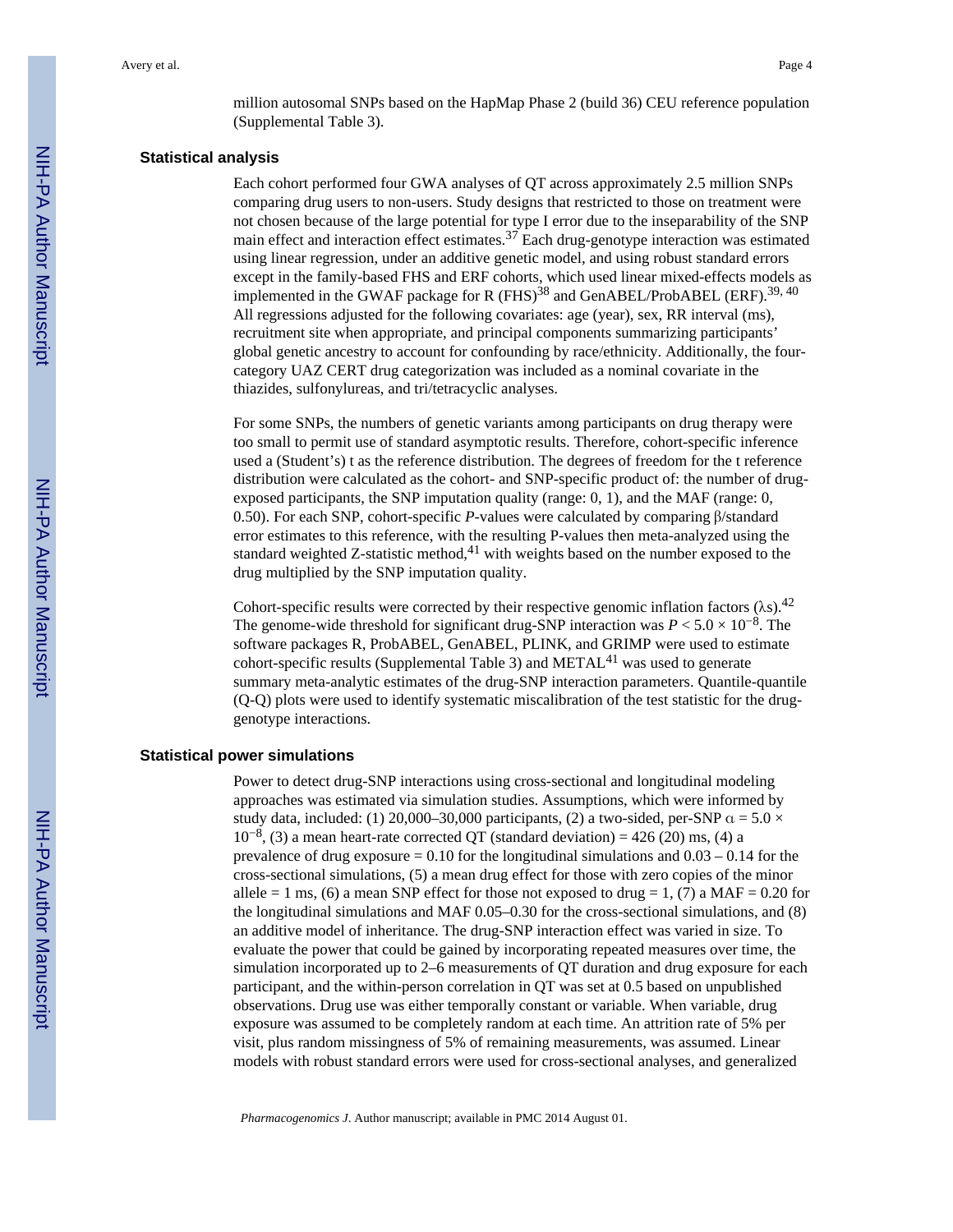estimating equations (GEE) with exchangeable working correlation were used for longitudinal analyses.

### **RESULTS**

GWA analyses were performed to examine whether common genetic variants modified the effects of exposure to drugs in four therapeutic classes on QT. The ten participating cohorts of European descent varied in size (range: 1,435 – 8,132, Table 1). On average, participants were predominantly female (percent female range: 49.4%–62.5%) and middle-aged to elderly (mean age range = 40–75 years). The estimated prevalence of drug exposure at study baseline was highest for thiazides (13.6%), lowest for the tri/tetracyclics (2.6%), and intermediate for the sulfonylurea hypoglycemic agents (2.9%) and UAZ CERT-classified QT-prolonging drugs (4.4%). After applying genotyping and imputation quality control measures, a total of approximately 2.5 million autosomal SNPs were available for analysis.

Quantile-quantile plots based on meta-analyses of the cohort-specific, drug-SNP interaction test statistics revealed moderately conservative distributions, as demonstrated by  $\lambda < 1.0$ (range: 0.89–0.99) and slightly earlier departure of *P*-values in the direction of conservatism, compared to what would have been expected by chance alone (Figure 1). In line with statistical theory, overstated significance due to miscalibration, which was common using standard asymptotic methods, was not observed using the t-reference approach. These patterns did not differ by the prevalence of medication use at study baseline.

No genome-wide significant cross-sectional interactions ( $P < 5.0 \times 10^{-8}$ ) were detected for any of the four drug classes (Figure 2). The top five loci (Supplemental Table 4) also were inconsistent across drug classes. Cross-sectional meta-analyses restricted to the 26 SNPs reported by previously published GWA studies of QT main effects were similarly null (interaction  $P$  = 0.01, Table 2), as were results for SNPs reported by recent pharmacogenomic studies of QT and drug-induced QT prolongation (Supplemental Table 5).43–47

#### **Statistical power**

Given the robustly null results and because four cohorts (52.2% of total sample size) had repeated ECG recordings and drug exposure assessments (range: 2, 10; Supplemental Table 2), we examined statistical power for the cross-sectional analysis and the degree to which analyses incorporating repeated measures would increase statistical power. Simulations demonstrated that all cross-sectional analyses were underpowered, especially for drug categories with 3% prevalence (Supplemental Figure 1). However, when the prevalence of drug use increased to 14% (e.g. thiazides) and the SNP was common, we achieved 80% power to detect an effect of 3.25 ms. Incorporating repeat ECG measures with constant drug exposure yielded a moderate increase in statistical power, although the greatest increase was associated with a time-varying drug exposure, i.e. observed QT measurement on and off drug within an individual (Figure 3). For example, we had  $> 80\%$  power to detect interactive drug-SNP effects less than 2 ms when a time-varying drug exposure was examined at least four different times.

#### **DISCUSSION**

In this study composed of approximately 35,000 participants of European descent from ten cohorts, we examined cross-sectional evidence for drug-SNP interactions influencing QT. We did not identify any variants that significantly modified the association between QT and drugs in four therapeutic classes previously associated with QT prolongation. An analysis limited to SNPs with previously identified genome-wide significant main effects yielded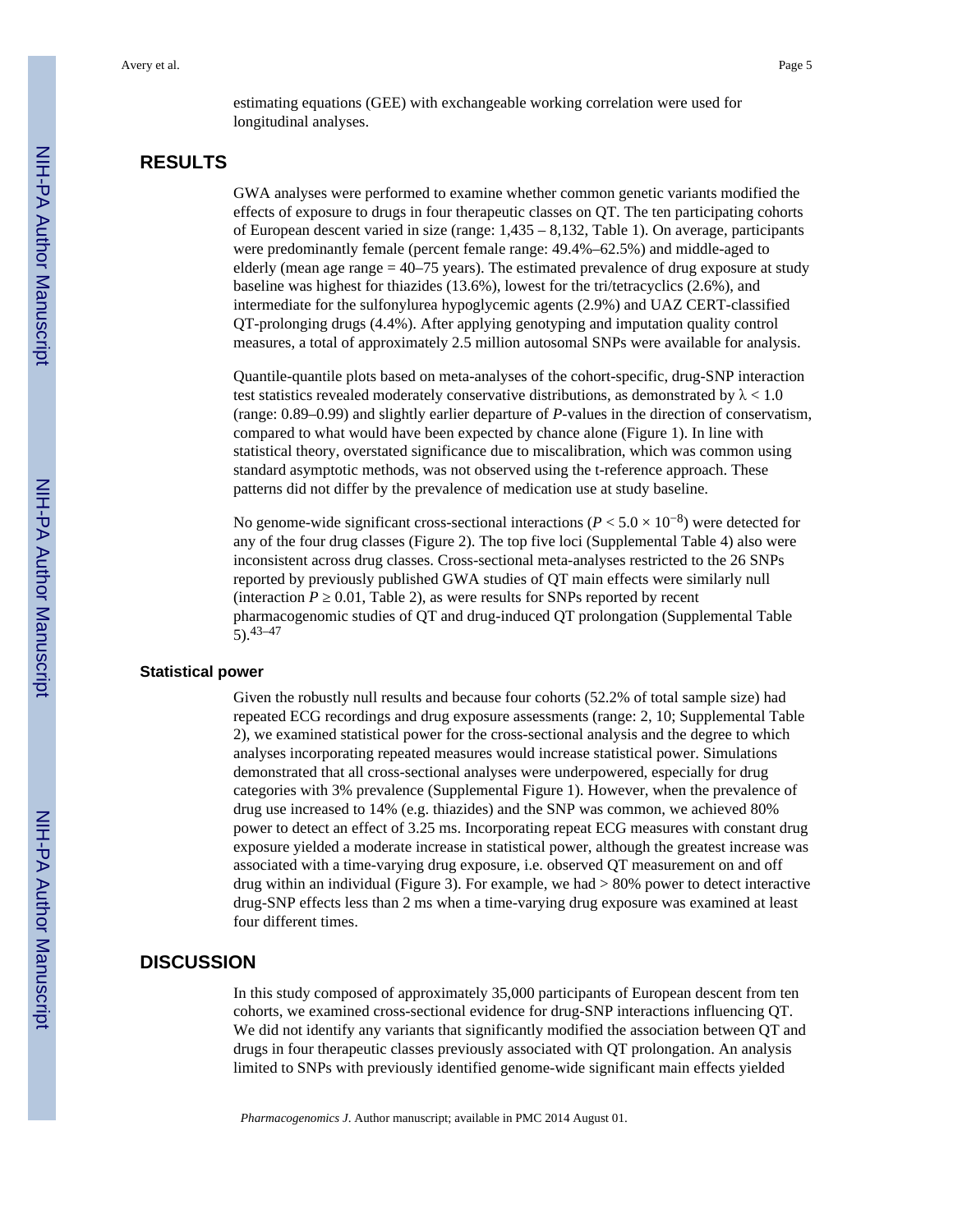similarly null results, as did one restricted to recent pharmacogenomic studies of QT and drug-induced QT prolongation.43–47

It remains unclear how much "missing heritability" future gene-environment interaction studies will explain, as GWA studies of interaction effects are only beginning to emerge. Drug exposure likely represents a good candidate for gene-environment interrogation, as medication use is highly prevalent<sup>48, 49</sup> and pharmacogenomics is one of the few fields in which gene-environment interactions have been consistently replicated across studies.<sup>50–54</sup> It is also biologically plausible that the human genome contains variants that modify the association between drug exposure and phenotype, as such common variant alleles would have emerged long before the appearance of modern pharmacotherapies.<sup>55</sup>

We chose a well-measured phenotype<sup>12</sup> with biologically plausible pharmacogenomic effects<sup>15</sup> and our drug assessment methods were sensitive and reliable,<sup>56, 57</sup> yet were unable to detect any genome-wide significant interactions. One possible explanation is statistical power. Using stringent genome-wide significance thresholds, we remained underpowered to detect cross-sectional interactions below six ms for low prevalence drugs (e.g. the sulfonylurea hypoglycemic agents, UAZ CERT, and tri/tetracyclic antidepressants analyses). Although 80% power is achieved when a more common drug exposure is examined (e.g. thiazides), three ms is outside the range of typical genetic effects observed for QT.

Statistical power remains a challenge in gene-environment interaction studies, although the potential utility of longitudinal models to increase power has been shown here and described previously.58 Increases in power from longitudinal models are due in part to increased precision in outcome measurement; but when exposure varies over time, power increases are also due to within-person comparisons of the outcome under each drug status. Therefore, longitudinal analyses increase power more than expanding sample sizes when there is variability in exposure over time and minimal concern about time-dependent confounding that would complicate the interpretation of longitudinal estimates. Analyses of drug-gene interaction effects on QT satisfy both conditions. However, longitudinal models remain rare in GWA studies examining both main and interactive effects and likely reflect the considerable computational complexities associated with implementing a longitudinal model that accommodates the scale of a typical GWA study. We are currently developing methods to implement longitudinal analyses on a genome-wide scale and future work will include reevaluation of gene-drug interactions on QT interval using available longitudinal data.

In addition to performing a GWA study of QT-prolonging drug use and QT, as a sensitivity analysis we separately evaluated 26 SNPs previously associated with QT main effects. Restricting interaction analyses to SNPs with replicated main effects is not uncommon in GWA interaction studies,<sup>59</sup> and likely reflects statistical power concerns given the stringent GWA study significance thresholds. Here, we demonstrated that none of the previously identified QT SNPs modified the association between QT prolonging drug use and QT. This is not surprising, as SNPs selected on the basis of an extreme *P*-value for a single main effect may be less likely to harbor heterogeneity across population subgroups.

Several limitations of the present study warrant consideration to inform future efforts examining pharmacogenomic influences on QT. First, we did not address the potential for bias related to duration of use. It is difficult to gauge the overall influence of duration of use effects, in which participants taking the drugs for years or decades are those least likely to have experienced side effects, as they likely differ by drug class. For example, intraclass correlation coefficients (ICC) estimated in the ARIC study suggest intermittent patterns of use for the UAZ CERT class (ICC  $=0.39$ ), but long-term usage patterns for thiazide diuretics  $(ICC = 0.69)$ . Although we can suppose that drugs with intermittent patterns of use are less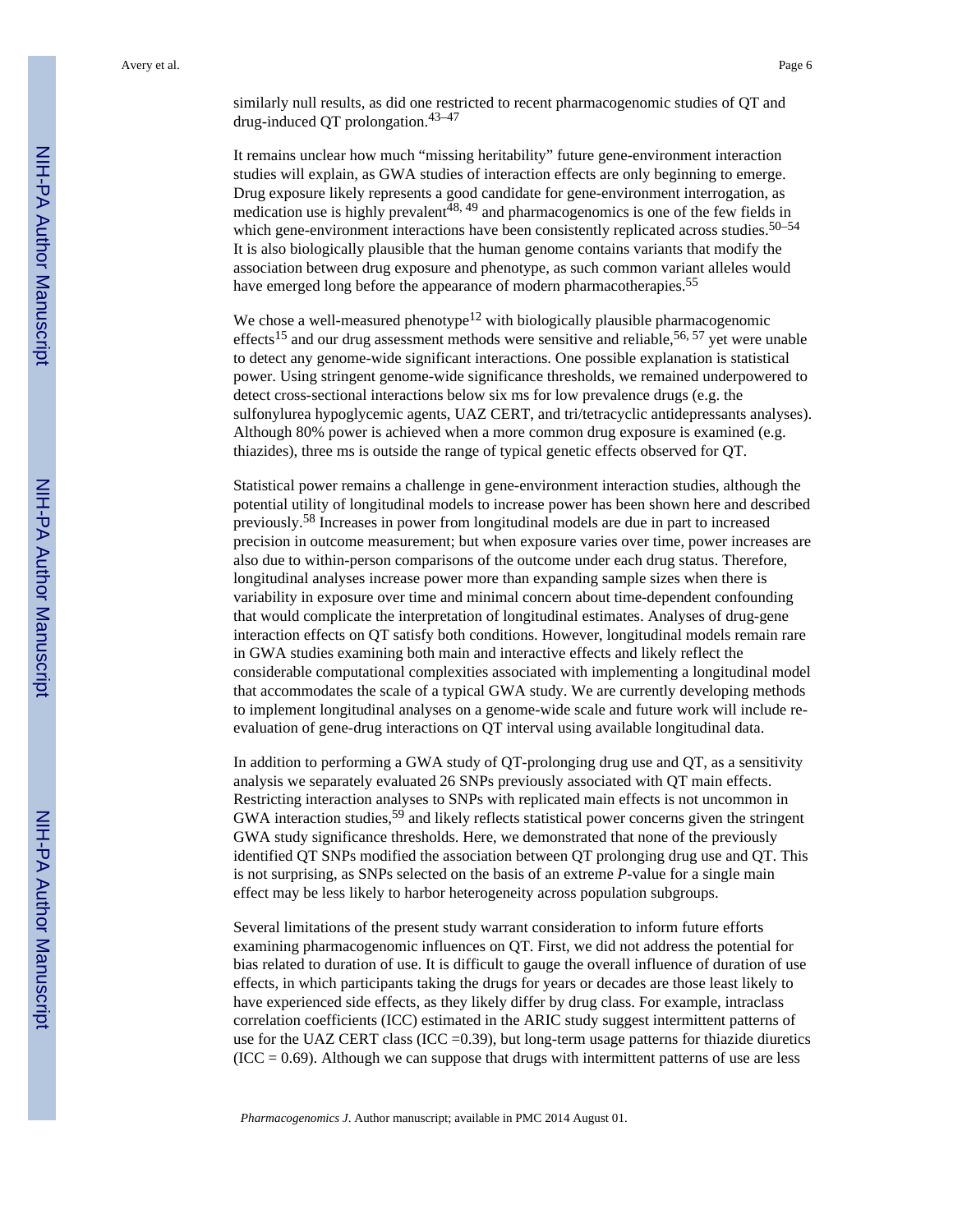given the evidence of under-statement of significance for the drug-SNP interaction estimates suggested by QQ plots. However, it is unlikely that the bias would be so large as to cause truly genome-significant loci to be reclassified as non-significant. Fourth, we relied on medication inventory and pharmacy data to ascertain medication usage. Although neither source of information guarantees exposure, validation studies suggest good agreement between serum drug concentrations and several (e.g. thiazide diuretic) exposures ascertained by medication inventory.<sup>56</sup> Pharmacy data appear to be even more accurate in this regard.<sup>60</sup>

Finally, the drug classes considered herein, particularly the UAZ CERT class, combine QTprolonging drugs that may have heterogeneous mechanisms of action, thereby reducing the sensitivity for detecting SNPs possessing important, population-level interactive effects. However, disagreement among classifications is much lower in the highest ventricular arrhythmia risk category<sup>16</sup> and for older drugs, including the majority of those taken by participants at the time of their past examinations. Relatively systematic attempts to exhaustively identify, classify, and update current lists of QT-prolonging medications in pharmacologically more meaningful ways are also unavailable. Moreover, nearly all drugs that prolong QT and cause ventricular arrhythmias inhibit the rapidly activating delayed rectifier potassium current.16, 61

In conclusion, our findings suggest that additional efforts are required to realize the potential of pharmacogenomics. In addition to careful selection of the phenotype of interest, researchers interested in pharmacogenomics should increase the number of measures per participant and invest in longitudinal modeling infrastructure scalable to GWA studies to help increase statistical power. Although these cross-sectional analyses do not support strong drug-gene interactions for QT, future efforts incorporating longitudinal modeling are needed to determine whether the reported associations are underpowered or genuinely null.

#### **Supplementary Material**

Refer to Web version on PubMed Central for supplementary material.

#### **Authors**

Christy L. Avery, PhD, Colleen M. Sitlani, PhD, Dan E. Arking, PhD, Donna K. Arnett, PhD, Joshua C. Bis, PhD, Eric Boerwinkle, PhD, Brendan M. Buckley, DPhil, Y.-D. Ida Chen, PhD, Anton JM de Craen, MSc, PhD, Mark Eijgelsheim, MD, PhD, Daniel Enquobahrie, MD, PhD, Daniel S. Evans, PhD, Ian Ford, PhD, Melissa E. Garcia, MPH, Vilmundur Gudnason, MD, PhD, Tamara B. Harris, MD, MS, Susan R. Heckbert, MD, PhD, Hagit Hochner, PhD, Albert Hofman, MD, Wen-Chi Hsueh, MPH, PhD, Aaron Isaacs, PhD, J. Wouter Jukema, MD, PhD, Paul Knekt, PhD, Jan A. Kors, PhD, Bouwe P. Krijthe, MsC, Kati Kristiansson, PhD, Maarit Laaksonen, PhD, Yongmei Liu, MD, PhD, Xiaohui Li, MD, MS, Peter W. MacFarlane, PhD, DSc, Christopher Newton-Cheh, MD, MPH, Markku S. Nieminen, PhD, Ben A. Oostra, PhD, Gina M. Peloso, PhD, Kimmo Porthan, MD, Kenneth Rice, PhD, Fernando F. Rivadeneira, MD, PhD, Jerome I. Rotter, MD, Veikko Salomaa, MD, PhD, Naveed Sattar, MD, PhD, David S. Siscovick, MD, MPH, P. Eline Slagboom, PhD, Albert V. Smith, PhD, Nona Sotoodehnia, MD, David J. Stott, MD, PhD, Bruno H. Stricker,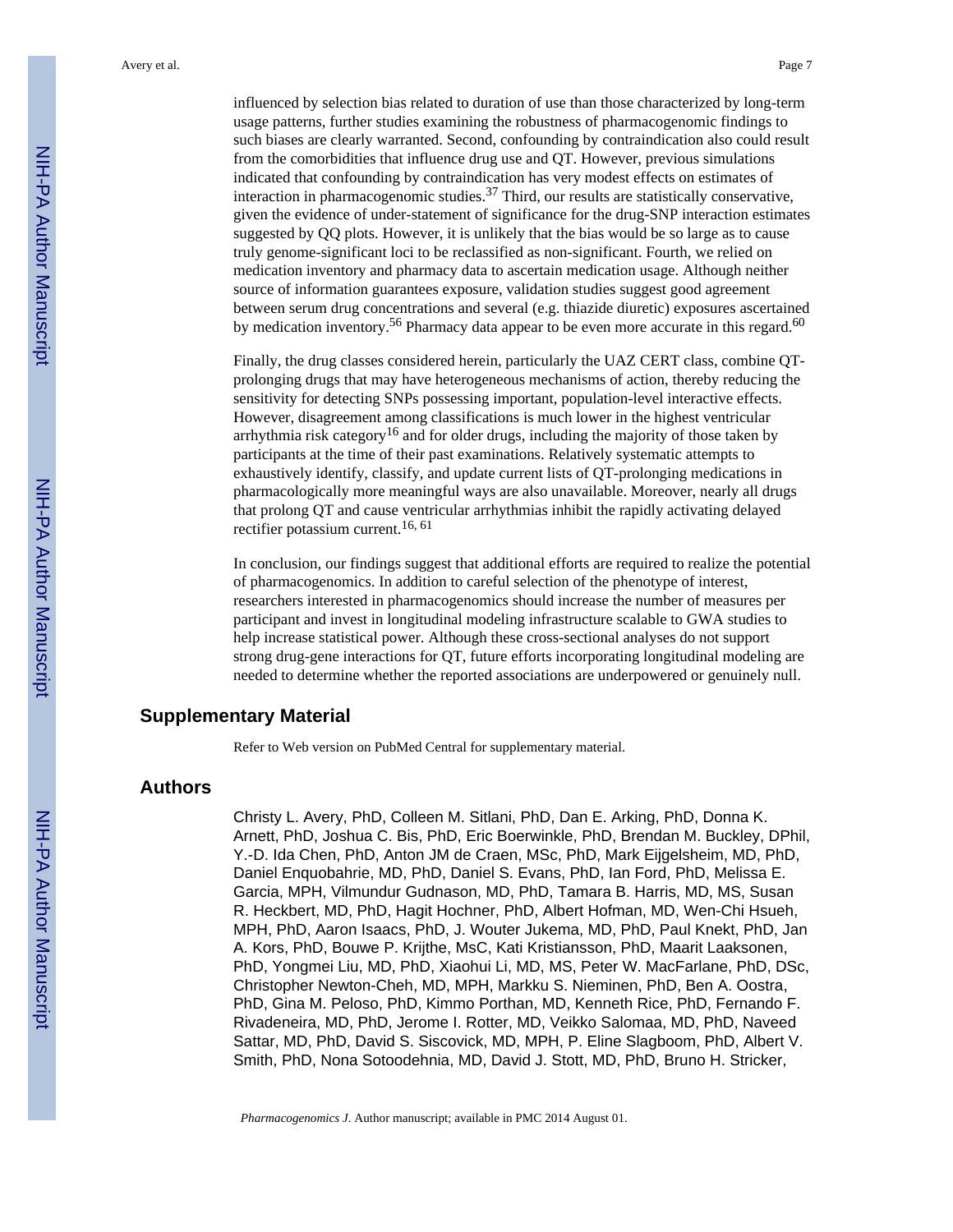Avery et al. Page 8

MD, PhD, Til Stürmer, MD, PhD, Stella Trompet, MSc, PhD, Andre G. Uitterlinden, PhD, Cornelia M. van Duijn, PhD, Rudi GJ Westendorp, MD, PhD, Jacqueline C. Witteman, PhD, Eric A. Whitsel, MD, MPH, and Bruce M. Psaty, MD, PhD Departments of Epidemiology (CLA, TS, EAW), and Medicine (EAW), the University of North Carolina at Chapel Hill, Chapel Hill, North Carolina, USA; Departments of Medicine (BMP), Health Services (BMP), Epidemiology (SRH, BMP, DSS) Cardiovascular Health Research Unit (CMS, SRH, BMP, DSS, JB, DE, HH) and Division of Cardiology (NS), University of Washington, Seattle, Washington, USA; Group Health Research Institute, Group Health Cooperative, Seattle, Washington, USA (BMP); Department of Epidemiology, University of Alabama Birmingham, Birmingham, Alabama, USA (DKA); McKusick-Nathans Institute of Genetic Medicine and Department of Medicine, Division of Cardiology, Johns Hopkins University School of Medicine, Baltimore, Maryland, USA (DEA); Division of Epidemiology and Center for Human Genetics, The University of Texas Health Science Center, Houston Texas, USA (EB); Department of Pharmacology and Therapeutics, University College Cork, Ireland (BMB); Cedars-Sinai Medical Center, Los Angeles, California, USA (Y-DIC, XL, JIR); Department of Gerontology and Geriatrics, Leiden University Medical Center, Leiden, The Netherlands (AJMC, RGJW); California Pacific Medical Center Research Institute, San Francisco, CA, USA (DSE); Robertson Centre for Biostatistics, University of Glasgow, Glasgow, United Kingdom (IF); Laboratory of Epidemiology, Demography, and Biometry, Intramural Research Program, National Institute on Aging, Bethesda, Maryland, USA (MEG, TBH); Department of Medicine, University of California, San Francisco, California, USA (W-CH); Genetic Epidemiology Unit, Department of Epidemiology, Erasmus University Medical Center, Rotterdam, the Netherlands and Centre for Medical Systems Biology, Leiden, the Netherlands (AI, BAO, CMVD); Department of Epidemiology, Erasmus Medical Center, Rotterdam, The Netherlands (BPK, ME, JAK, JCW, AH, AG, FR, BHS); Netherlands Consortium for Healthy Aging (NCHA), Leiden, The Netherlands (BPK, JCW, AH, AGU, FR, BHS); THL-National Institute for Health and Welfare, Helsinki, Finland (PK, KK, ML, VS); Department of Medical Informatics, Erasmus Medical Center, Rotterdam, The Netherlands (JAK, BHS); Department of Epidemiology and Prevention, Division of Public Health Sciences, Wake Forest University, Winston-Salem, North Carolina, USA (YL); Institute of Cardiovascular and Medical Sciences, University of Glasgow, Glasgow, United Kingdom (PWM); Program in Medical and Population Genetics, Broad Institute of Harvard and Massachusetts Institute of Technology, Cambridge, Massachusetts, USA and Center for Human Genetic Research, Cardiovascular Research Center, Harvard Medical School, and Massachusetts General Hospital, Boston, Massachusetts, USA (CN-C); Division of Cardiology, Department of Medicine, Helsinki University Central Hospital, Helsinki, Finland (MSN, KP); National Heart Lung and Blood Institute's Framingham Heart Study, Framingham, Massachusetts, USA and Center for Human Genetic Research, Massachusetts General Hospital, Boston, Massachusetts, USA (GMP); Icelandic Heart Association, Kopavogur, Iceland (AVS, VG); Department of Biostatistics, University of Washington, Seattle, Washington, USA (KR); BHF Glasgow Cardiovascular Research Centre, Faculty of Medicine, Glasgow, United Kingdom (Naveed Sattar); Department of Molecular Epidemiology, Leiden University Medical Center, Leiden, The Netherlands (PES); Academic Section of Geriatric Medicine, Institute of Cardiovascular and Medical Sciences, University of Glasgow, Glasgow, United Kingdom (DJS); Department of Cardiology, Leiden University Medical Center, Leiden, The Netherlands (ST, JWJ); Department of Internal Medicine, Erasmus Medical Center, Rotterdam, The Netherlands (AGU, FFR, BHS)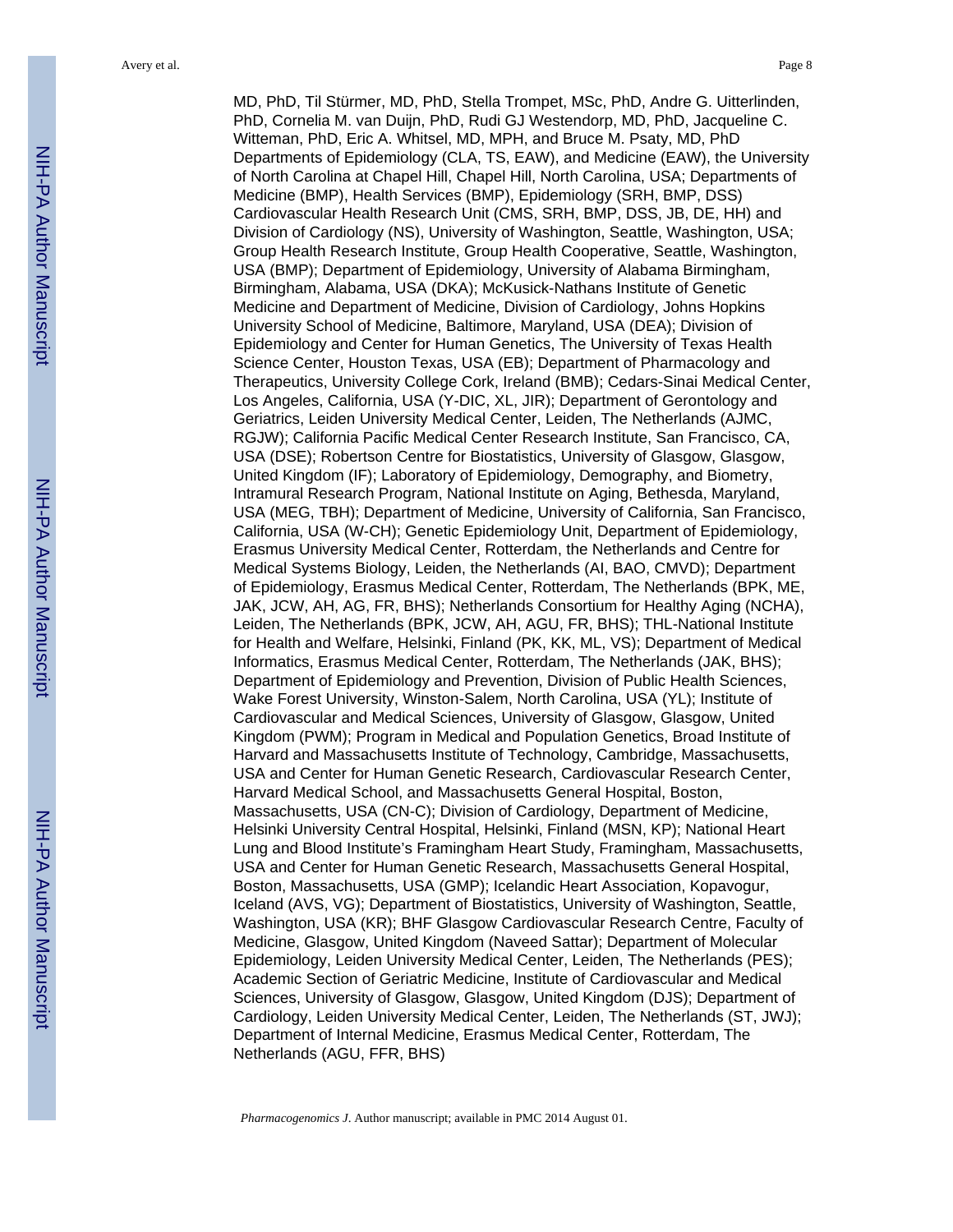#### **Affiliations**

Departments of Epidemiology (CLA, TS, EAW), and Medicine (EAW), the University of North Carolina at Chapel Hill, Chapel Hill, North Carolina, USA; Departments of Medicine (BMP), Health Services (BMP), Epidemiology (SRH, BMP, DSS) Cardiovascular Health Research Unit (CMS, SRH, BMP, DSS, JB, DE, HH) and Division of Cardiology (NS), University of Washington, Seattle, Washington, USA; Group Health Research Institute, Group Health Cooperative, Seattle, Washington, USA (BMP); Department of Epidemiology, University of Alabama Birmingham, Birmingham, Alabama, USA (DKA); McKusick-Nathans Institute of Genetic Medicine and Department of Medicine, Division of Cardiology, Johns Hopkins University School of Medicine, Baltimore, Maryland, USA (DEA); Division of Epidemiology and Center for Human Genetics, The University of Texas Health Science Center, Houston Texas, USA (EB); Department of Pharmacology and Therapeutics, University College Cork, Ireland (BMB); Cedars-Sinai Medical Center, Los Angeles, California, USA (Y-DIC, XL, JIR); Department of Gerontology and Geriatrics, Leiden University Medical Center, Leiden, The Netherlands (AJMC, RGJW); California Pacific Medical Center Research Institute, San Francisco, CA, USA (DSE); Robertson Centre for Biostatistics, University of Glasgow, Glasgow, United Kingdom (IF); Laboratory of Epidemiology, Demography, and Biometry, Intramural Research Program, National Institute on Aging, Bethesda, Maryland, USA (MEG, TBH); Department of Medicine, University of California, San Francisco, California, USA (W-CH); Genetic Epidemiology Unit, Department of Epidemiology, Erasmus University Medical Center, Rotterdam, the Netherlands and Centre for Medical Systems Biology, Leiden, the Netherlands (AI, BAO, CMVD); Department of Epidemiology, Erasmus Medical Center, Rotterdam, The Netherlands (BPK, ME, JAK, JCW, AH, AG, FR, BHS); Netherlands Consortium for Healthy Aging (NCHA), Leiden, The Netherlands (BPK, JCW, AH, AGU, FR, BHS); THL-National Institute for Health and Welfare, Helsinki, Finland (PK, KK, ML, VS); Department of Medical Informatics, Erasmus Medical Center, Rotterdam, The Netherlands (JAK, BHS); Department of Epidemiology and Prevention, Division of Public Health Sciences, Wake Forest University, Winston-Salem, North Carolina, USA (YL); Institute of Cardiovascular and Medical Sciences, University of Glasgow, Glasgow, United Kingdom (PWM); Program in Medical and Population Genetics, Broad Institute of Harvard and Massachusetts Institute of Technology, Cambridge, Massachusetts, USA and Center for Human Genetic Research, Cardiovascular Research Center, Harvard Medical School, and Massachusetts General Hospital, Boston, Massachusetts, USA (CN-C); Division of Cardiology, Department of Medicine, Helsinki University Central Hospital, Helsinki, Finland (MSN, KP); National Heart Lung and Blood Institute's Framingham Heart Study, Framingham, Massachusetts, USA and Center for Human Genetic Research, Massachusetts General Hospital, Boston, Massachusetts, USA (GMP); Icelandic Heart Association, Kopavogur, Iceland (AVS, VG); Department of Biostatistics, University of Washington, Seattle, Washington, USA (KR); BHF Glasgow Cardiovascular Research Centre, Faculty of Medicine, Glasgow, United Kingdom (Naveed Sattar); Department of Molecular Epidemiology, Leiden University Medical Center, Leiden, The Netherlands (PES); Academic Section of Geriatric Medicine, Institute of Cardiovascular and Medical Sciences, University of Glasgow, Glasgow, United Kingdom (DJS); Department of Cardiology, Leiden University Medical Center, Leiden, The Netherlands (ST, JWJ); Department of Internal Medicine, Erasmus Medical Center, Rotterdam, The Netherlands (AGU, FFR, BHS)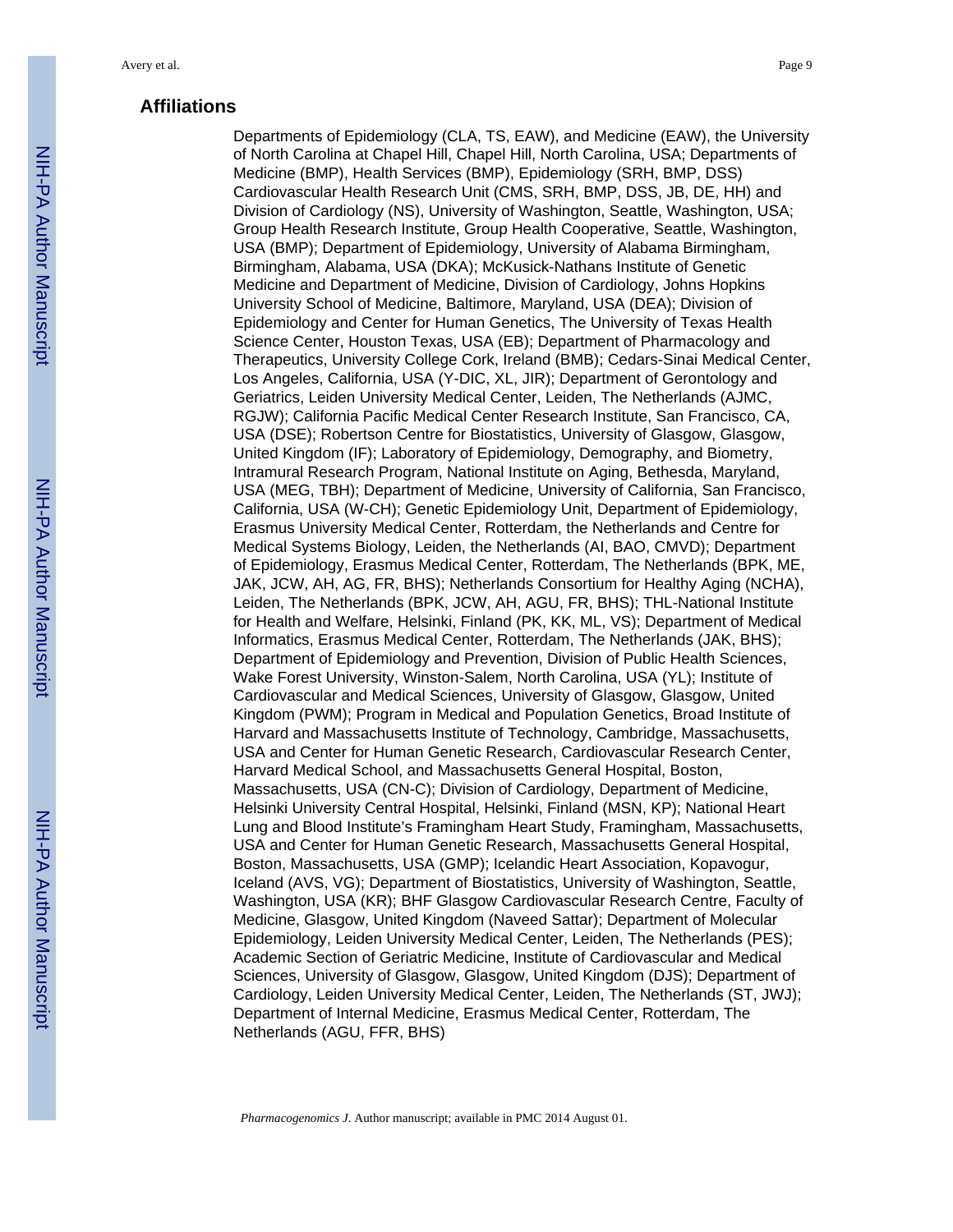#### **Acknowledgments**

Atherosclerosis Risk in Communities Study (ARIC): The Atherosclerosis Risk in Communities Study is carried out as a collaborative study supported by National Heart, Lung, and Blood Institute contracts (HHSN268201100005C, HHSN268201100006C, HHSN268201100007C, HHSN268201100008C, HHSN268201100009C, HHSN268201100010C, HHSN268201100011C, and HHSN268201100012C), R01HL087641, R01HL59367 and R01HL086694; National Human Genome Research Institute contract U01HG004402; and National Institutes of Health contract HHSN268200625226C. The authors thank the staff and participants of the ARIC study for their important contributions. Infrastructure was partly supported by Grant Number UL1RR025005, a component of the National Institutes of Health and NIH Roadmap for Medical Research.

Cardiovascular Health Study (CHS): This CHS research was supported by NHLBI contracts N01-HC-85239, N01- HC-85079 through N01-HC-85086; N01-HC-35129, N01 HC-15103, N01 HC-55222, N01-HC-75150, N01- HC-45133, HHSN268201200036C and NHLBI grants HL080295, HL075366, HL087652, HL105756 with additional contribution from NINDS. Additional support was provided through AG-023629, AG-15928, AG-20098, and AG-027058 from the NIA. See also [http://www.chs-nhlbi.org/pi.htm.](http://www.chs-nhlbi.org/pi.htm) DNA handling and genotyping was supported in part by National Center for Research Resources CTSI grant UL 1RR033176, National Institute of Diabetes and Digestive and Kidney Diseases grant DK063491 to the Southern California Diabetes Endocrinology Research Center, and the Cedars-Sinai Board of Governors' Chair in Medical Genetics (JIR).

Framingham Heart Study (FHS): FHS work was supported by the National Heart Lung and Blood Institute of the National Institutes of Health and Boston University School of Medicine (Contract No. N01-HC-25195), its contract with Affymetrix, Inc. for genotyping services (Contract No. N02-HL-6-4278), based upon analyses by Framingham Heart Study investigators participating in the SNP Health Association Resource (SHARe) project. A portion of this research was conducted using the Linux Cluster for Genetic Analysis (LinGA-II) funded by the Robert Dawson Evans Endowment of the Department of Medicine at Boston University School of Medicine and Boston Medical Center. Measurement of the Gen 3 ECGs was supported by grants from the Doris Duke Charitable Foundation and the Burroughs Wellcome Fund (Newton-Cheh) and the NIH (HL080025, Newton-Cheh).

Health 2000: Supported by the Orion-Farmos Research Foundation (KK and KP), the Finnish Foundation for Cardiovascular Research (KK, KP), and the Academy of Finland (grant numbers 129494 and 139635 to VS).

Health ABC: This research was supported by NIA contracts N01AG62101, N01AG62103, and N01AG62106. The genome-wide association study was funded by NIA grant 1R01AG032098-01A1 to Wake Forest University Health Sciences and genotyping services were provided by the Center for Inherited Disease Research (CIDR). CIDR is fully funded through a federal contract from the National Institutes of Health to The Johns Hopkins University, contract number HHSN268200782096C. This research was supported in part by the Intramural Research Program of the NIH, National Institute on Aging.

MESA: MESA and MESA SNP Health Association Resource (SHARe) are conducted and supported by the National Heart, Lung, and Blood Institute (NHLBI) in collaboration with MESA investigators. Support is provided by grants and contracts N01 HC-95159 through N01-HC-95169 and RR-024156. Funding for SHARe genotyping was provided by NHLBI Contract N02-HL-6-4278. Additional funding was supported in part by the Clinical Translational Science Institute grant UL1RR033176 and the Cedars-Sinai General Clinical Research Center grant RR00425. The authors thank the other investigators, the staff, and the participants of the MESA study for their valuable contributions. A full list of participating MESA investigators and institutions can be found at [http://](http://www.mesa-nhlbi.org) [www.mesa-nhlbi.org.](http://www.mesa-nhlbi.org)

PROSPER: The PROSPER study was supported by an investigator initiated grant obtained from Bristol-Myers Squibb. Prof. Dr. J. W. Jukema is an Established Clinical Investigator of the Netherlands Heart Foundation (grant 2001 D 032). Support for genotyping was provided by the seventh framework program of the European commission (grant 223004) and by the Netherlands Genomics Initiative (Netherlands Consortium for Healthy Aging grant 050-060-810).

Rotterdam Study: The Rotterdam Study (RS) is supported by the Erasmus Medical Center and Erasmus University Rotterdam; The Netherlands Organization for Scientific Research; The Netherlands Organization for Health Research and Development (ZonMw); the Research Institute for Diseases in the Elderly; The Netherlands Heart Foundation; the Ministry of Education, Culture and Science; the Ministry of Health Welfare and Sports; the European Commission; and the Municipality of Rotterdam. Support for genotyping was provided by The Netherlands Organization for Scientific Research (NWO) (175.010.2005.011, 911.03.012) and Research Institute for Diseases in the Elderly (RIDE). This study was supported by The Netherlands Genomics Initiative (NGI)/ Netherlands Organization for Scientific Research (NWO) project nr. 050-060-810.

This collaborative effort was supported by an award from the National Heart, Lung, and Blood Institute (R01- HL-103612, PI BMP).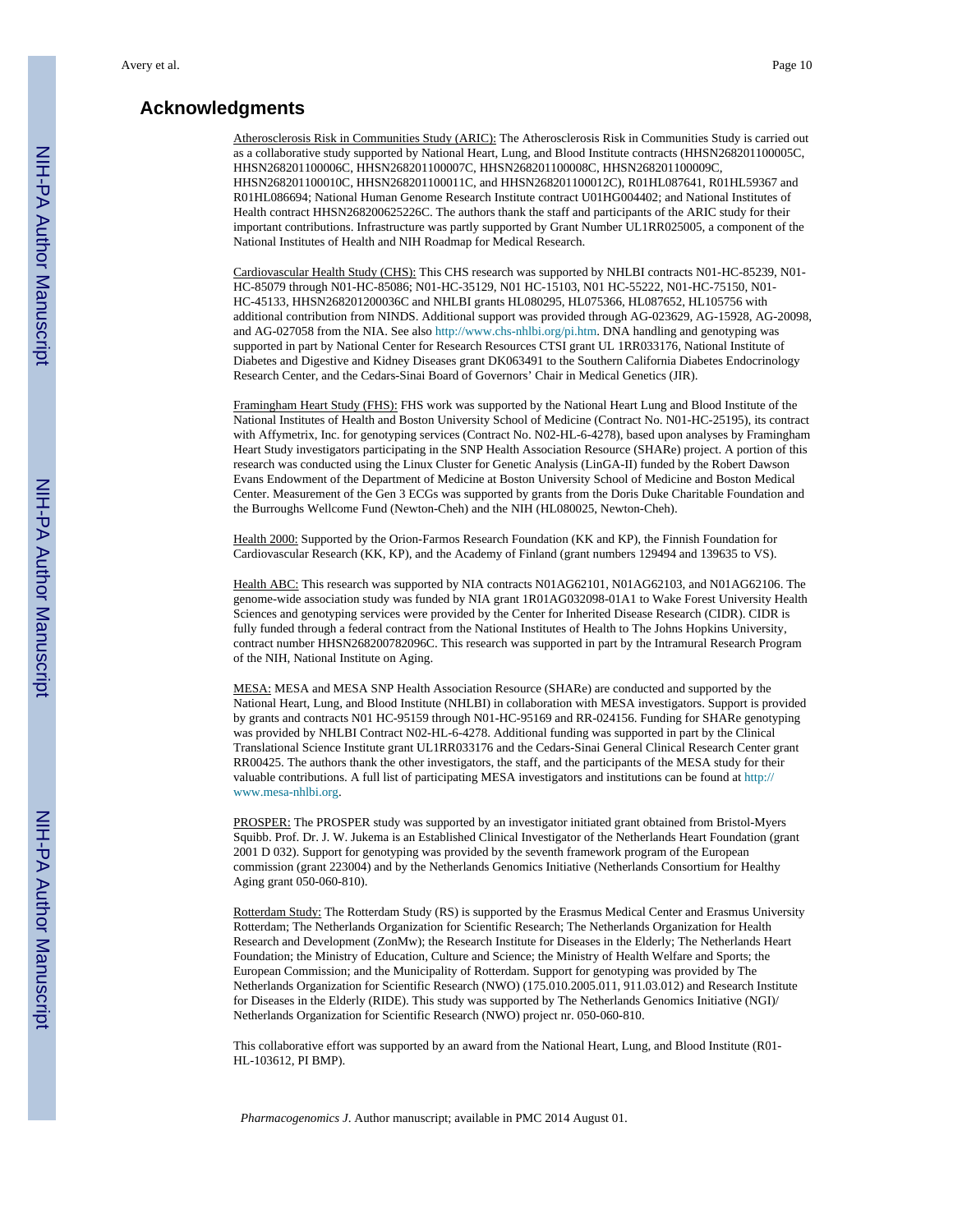CLA was supported in part by grant R00-HL-098458 from the National Heart, Lung, and Blood Institute

#### **References**

- 1. Mancinelli L, Cronin M, Sadee W. Pharmacogenomics: the promise of personalized medicine. AAPS PharmSci. 2000; 2(1):E4. [PubMed: 11741220]
- 2. Weinshilboum R. Inheritance and drug response. The New England journal of medicine. 2003; 348(6):529–537. [PubMed: 12571261]
- 3. Phillips KA, Veenstra DL, Oren E, Lee JK, Sadee W. Potential role of pharmacogenomics in reducing adverse drug reactions: a systematic review. JAMA : the journal of the American Medical Association. 2001; 286(18):2270–2279. [PubMed: 11710893]
- 4. Wilke RA, Dolan ME. Genetics and variable drug response. JAMA : the journal of the American Medical Association. 2011; 306(3):306–307. [PubMed: 21771992]
- 5. Aithal GP, Day CP, Kesteven PJ, Daly AK. Association of polymorphisms in the cytochrome P450 CYP2C9 with warfarin dose requirement and risk of bleeding complications. Lancet. 1999; 353(9154):717–719. [PubMed: 10073515]
- 6. Rettie AE, Wienkers LC, Gonzalez FJ, Trager WF, Korzekwa KR. Impaired (S)-warfarin metabolism catalysed by the R144C allelic variant of CYP2C9. Pharmacogenetics. 1994; 4(1):39– 42. [PubMed: 8004131]
- 7. Fellay J, Thompson AJ, Ge D, Gumbs CE, Urban TJ, Shianna KV, et al. ITPA gene variants protect against anaemia in patients treated for chronic hepatitis C. Nature. 2010; 464(7287):405–408. [PubMed: 20173735]
- 8. Paik S, Shak S, Tang G, Kim C, Baker J, Cronin M, et al. A multigene assay to predict recurrence of tamoxifen-treated, node-negative breast cancer. The New England journal of medicine. 2004; 351(27):2817–2826. [PubMed: 15591335]
- 9. Roden DM, Wilke RA, Kroemer HK, Stein CM. Pharmacogenomics: the genetics of variable drug responses. Circulation. 2011; 123(15):1661–1670. [PubMed: 21502584]
- 10. Manolio TA, Collins FS, Cox NJ, Goldstein DB, Hindorff LA, Hunter DJ, et al. Finding the missing heritability of complex diseases. Nature. 2009; 461(7265):747–753. [PubMed: 19812666]
- 11. Daly AK. Genome-wide association studies in pharmacogenomics. Nature reviews Genetics. 2010; 11(4):241–246.
- 12. Vaidean GD, Schroeder EB, Whitsel EA, Prineas RJ, Chambless LE, Perhac JS, et al. Short-term repeatability of electrocardiographic spatial T-wave axis and QT interval. Journal of electrocardiology. 2005; 38(2):139–147. [PubMed: 15892024]
- 13. Hanson B, Tuna N, Bouchard T, Heston L, Eckert E, Lykken D, et al. Genetic factors in the electrocardiogram and heart rate of twins reared apart and together. The American journal of cardiology. 1989; 63(9):606–609. [PubMed: 2919564]
- 14. Newton-Cheh C, Larson MG, Corey DC, Benjamin EJ, Herbert AG, Levy D, et al. QT interval is a heritable quantitative trait with evidence of linkage to chromosome 3 in a genome-wide linkage analysis: The Framingham Heart Study. Heart rhythm : the official journal of the Heart Rhythm Society. 2005; 2(3):277–284. [PubMed: 15851319]
- 15. Pratt CM, Ruberg S, Morganroth J, McNutt B, Woodward J, Harris S, et al. Dose-response relation between terfenadine (Seldane) and the QTc interval on the scalar electrocardiogram: distinguishing a drug effect from spontaneous variability. American heart journal. 1996; 131(3): 472–480. [PubMed: 8604626]
- 16. Roden DM. Drug-induced prolongation of the QT interval. The New England journal of medicine. 2004; 350(10):1013–1022. [PubMed: 14999113]
- 17. Moss AJ. The QT interval and torsade de pointes. Drug safety : an international journal of medical toxicology and drug experience. 1999; 21(Suppl 1):5–10. discussion 81–17. [PubMed: 10597863]
- 18. Dekker JM, Crow RS, Hannan PJ, Schouten EG, Folsom AR. Heart rate-corrected QT interval prolongation predicts risk of coronary heart disease in black and white middle-aged men and women: the ARIC study. Journal of the American College of Cardiology. 2004; 43(4):565–571. [PubMed: 14975464]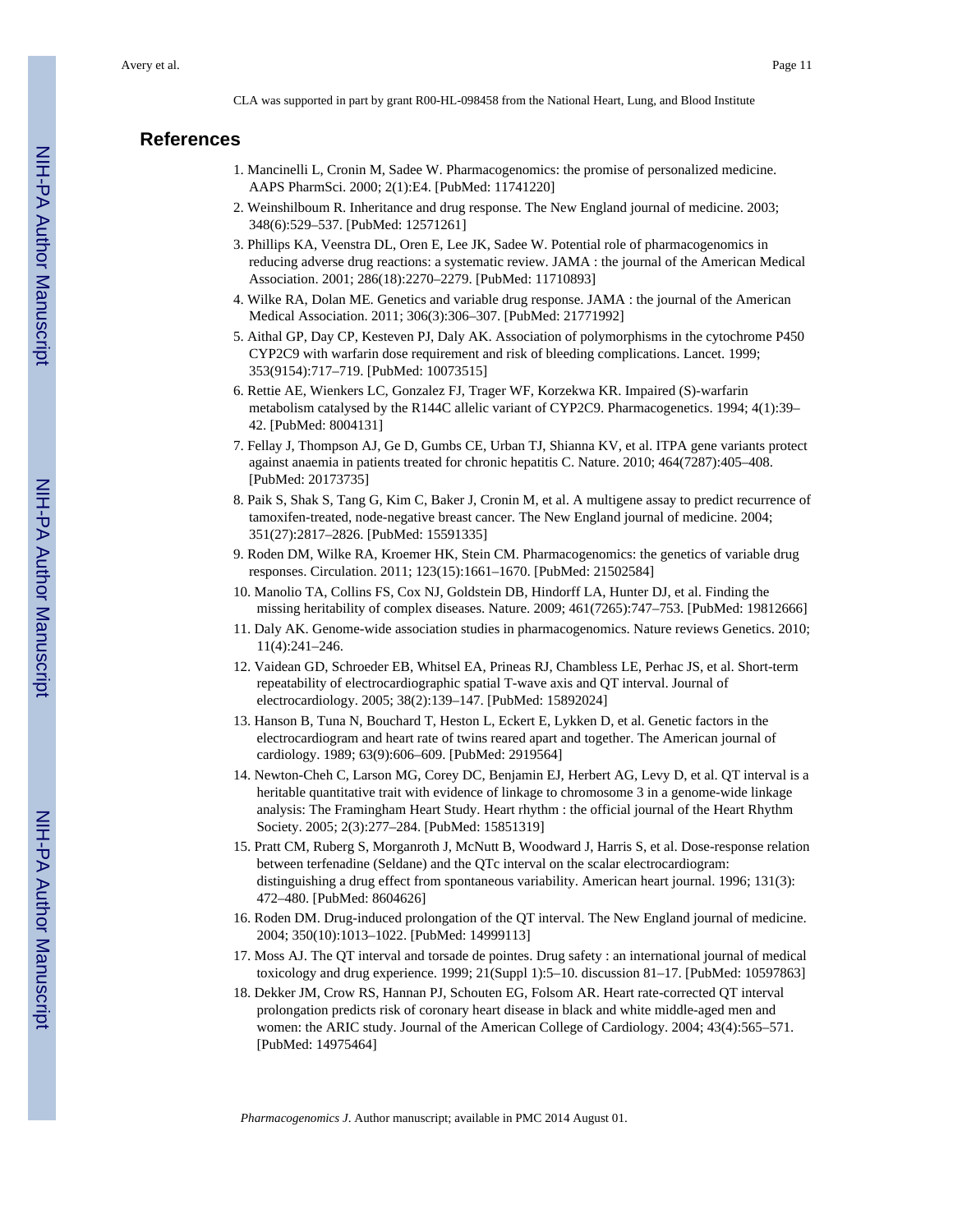- 19. Zhang Y, Post WS, Blasco-Colmenares E, Dalal D, Tomaselli GF, Guallar E. Electrocardiographic QT interval and mortality: a meta-analysis. Epidemiology. 2011; 22(5):660–670. [PubMed: 21709561]
- 20. Zhang Y, Post WS, Dalal D, Blasco-Colmenares E, Tomaselli GF, Guallar E. QT-interval duration and mortality rate: results from the Third National Health and Nutrition Examination Survey. Archives of internal medicine. 2011; 171(19):1727–1733. [PubMed: 22025428]
- 21. Jamshidi Y, Nolte IM, Spector TD, Snieder H. Novel genes for QTc interval. How much heritability is explained, and how much is left to find? Genome Med. 2010; 2 (5):35. [PubMed: 20519034]
- 22. Arking DE, Pfeufer A, Post W, Kao WH, Newton-Cheh C, Ikeda M, et al. A common genetic variant in the NOS1 regulator NOS1AP modulates cardiac repolarization. Nat Genet. 2006; 38(6): 644–651. [PubMed: 16648850]
- 23. Marroni F, Pfeufer A, Aulchenko YS, Franklin CS, Isaacs A, Pichler I, et al. A genome-wide association scan of RR and QT interval duration in 3 European genetically isolated populations: the EUROSPAN project. Circulation Cardiovascular genetics. 2009; 2(4):322–328. [PubMed: 20031603]
- 24. Newton-Cheh C, Eijgelsheim M, Rice KM, de Bakker PI, Yin X, Estrada K, et al. Common variants at ten loci influence QT interval duration in the QTGEN Study. Nature genetics. 2009; 41(4):399–406. [PubMed: 19305408]
- 25. Nolte IM, Wallace C, Newhouse SJ, Waggott D, Fu J, Soranzo N, et al. Common genetic variation near the phospholamban gene is associated with cardiac repolarisation: meta-analysis of three genome-wide association studies. PloS one. 2009; 4(7):e6138. [PubMed: 19587794]
- 26. Pfeufer A, Sanna S, Arking DE, Muller M, Gateva V, Fuchsberger C, et al. Common variants at ten loci modulate the QT interval duration in the QTSCD Study. Nature genetics. 2009; 41(4): 407–414. [PubMed: 19305409]
- 27. Chambers JC, Zhao J, Terracciano CM, Bezzina CR, Zhang W, Kaba R, et al. Genetic variation in SCN10A influences cardiac conduction. Nature genetics. 2010; 42(2):149–152. [PubMed: 20062061]
- 28. Arizona Center for Education and Research on Therapeutics. Drugs that prolong the QT interval. 2011.
- 29. Meinert CL, Knatterud GL, Prout TE, Klimt CR. A study of the effects of hypoglycemic agents on vascular complications in patients with adult-onset diabetes. II. Mortality results. Diabetes. 1970; 19(Suppl):789–830. [PubMed: 4926376]
- 30. Multiple Risk Factor Intervention Trial Research Group. Baseline rest electrocardiographic abnormalities, antihypertensive treatment, and mortality in the Multiple Risk Factor Intervention Trial. Multiple Risk Factor Intervention Trial Research Group. The American journal of cardiology. 1985; 55(1):1–15. [PubMed: 3880997]
- 31. Vieweg WV, Wood MA. Tricyclic antidepressants, QT interval prolongation, and torsade de pointes. Psychosomatics. 2004; 45(5):371–377. [PubMed: 15345781]
- 32. Rautaharju PM, Manolio TA, Psaty BM, Borhani NO, Furberg CD. Correlates of QT prolongation in older adults (the Cardiovascular Health Study). Cardiovascular Health Study Collaborative Research Group. The American journal of cardiology. 1994; 73(13):999–1002. [PubMed: 8184870]
- 33. Psaty BM, O'Donnell CJ, Gudnason V, Lunetta KL, Folsom AR, Rotter JI, et al. Cohorts for Heart and Aging Research in Genomic Epidemiology (CHARGE) Consortium: Design of prospective meta-analyses of genome-wide association studies from 5 cohorts. Circulation Cardiovascular genetics. 2009; 2(1):73–80. [PubMed: 20031568]
- 34. Servin B, Stephens M. Imputation-based analysis of association studies: candidate regions and quantitative traits. PLoS genetics. 2007; 3(7):e114. [PubMed: 17676998]
- 35. Li Y, Willer CJ, Ding J, Scheet P, Abecasis GR. MaCH: using sequence and genotype data to estimate haplotypes and unobserved genotypes. Genet Epidemiol. 2010; 34(8):816–834. [PubMed: 21058334]
- 36. Nothnagel M, Ellinghaus D, Schreiber S, Krawczak M, Franke A. A comprehensive evaluation of SNP genotype imputation. Hum Genet. 2009; 125(2):163–171. [PubMed: 19089453]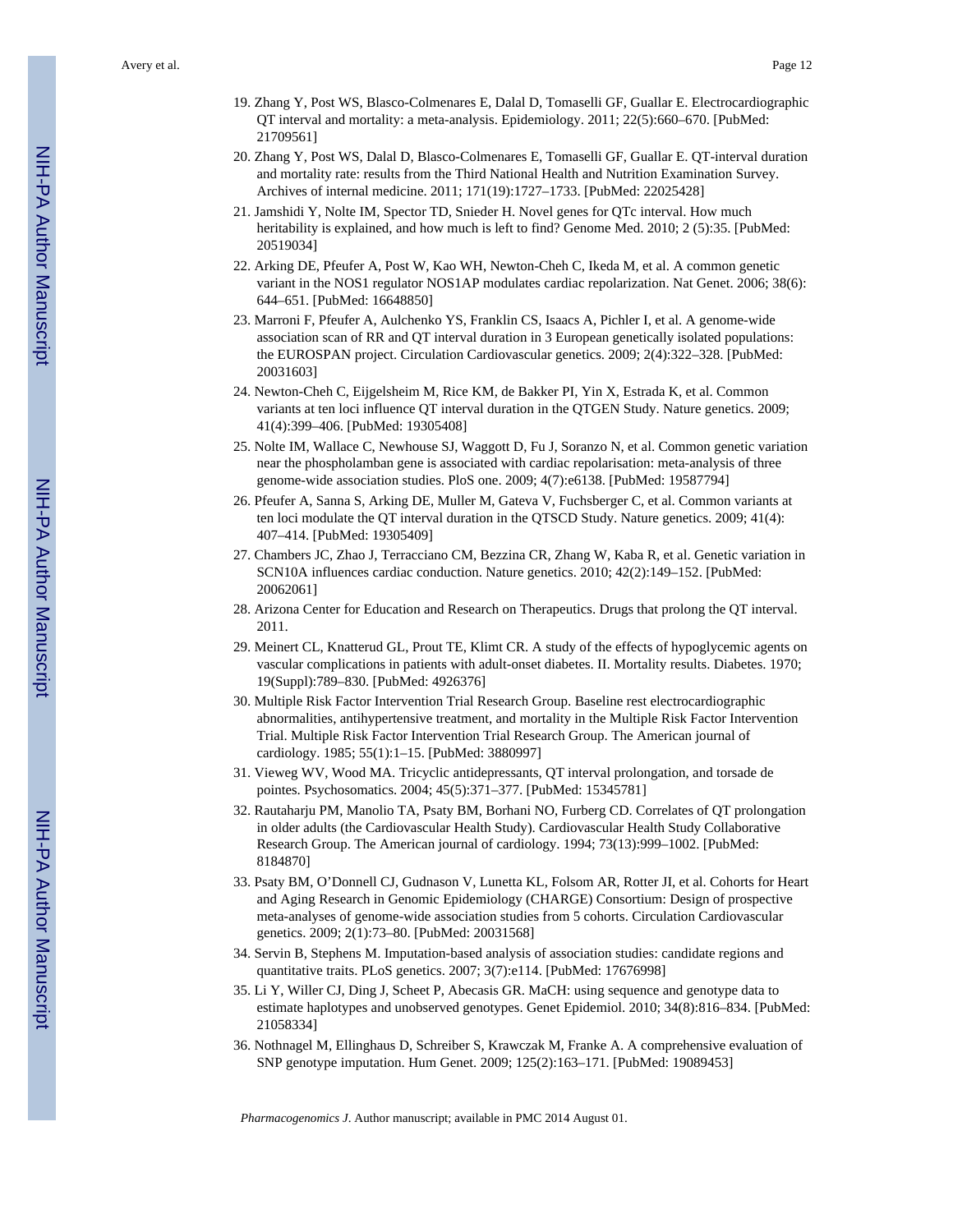Avery et al. Page 13

- 37. Der J, Avery CL, Whitsel EA, Stürmer T. Detection and Characterization of Pharmacogenomic Effects in Nonrandomized Studies - A Simulation Study of QT-Prolonging Drug-Gene Interactions. Pharmacoepidemiol Drug Saf. 2011; 20:S7.
- 38. Chen MH, Yang Q. GWAF: an R package for genome-wide association analyses with family data. Bioinformatics. 2010; 26(4):580–581. [PubMed: 20040588]
- 39. Aulchenko YS, Ripke S, Isaacs A, van Duijn CM. GenABEL: an R library for genome-wide association analysis. Bioinformatics. 2007; 23(10):1294–1296. [PubMed: 17384015]
- 40. Aulchenko YS, Struchalin MV, van Duijn CM. ProbABEL package for genome-wide association analysis of imputed data. BMC Bioinformatics. 2010; 11:134. [PubMed: 20233392]
- 41. Willer CJ, Li Y, Abecasis GR. METAL: fast and efficient meta-analysis of genomewide association scans. Bioinformatics. 2010; 26(17):2190–2191. [PubMed: 20616382]
- 42. Devlin B, Roeder K. Genomic control for association studies. Biometrics. 1999; 55 (4):997–1004. [PubMed: 11315092]
- 43. Aberg K, Adkins DE, Liu Y, McClay JL, Bukszar J, Jia P, et al. Genome-wide association study of antipsychotic-induced QTc interval prolongation. The pharmacogenomics journal. 2012; 12(2): 165–172. [PubMed: 20921969]
- 44. Volpi S, Heaton C, Mack K, Hamilton JB, Lannan R, Wolfgang CD, et al. Whole genome association study identifies polymorphisms associated with QT prolongation during iloperidone treatment of schizophrenia. Molecular psychiatry. 2009; 14(11):1024–1031. [PubMed: 18521091]
- 45. van Noord C, Aarnoudse AJ, Eijgelsheim M, Sturkenboom MC, Straus SM, Hofman A, et al. Calcium channel blockers, NOS1AP, and heart-rate-corrected QT prolongation. Pharmacogenetics and genomics. 2009; 19(4):260–266. [PubMed: 19247217]
- 46. Jamshidi Y, Nolte IM, Dalageorgou C, Zheng D, Johnson T, Bastiaenen R, et al. Common variation in the NOS1AP gene is associated with drug-induced QT prolongation and ventricular arrhythmia. Journal of the American College of Cardiology. 2012; 60(9):841–850. [PubMed: 22682551]
- 47. Kaab S, Crawford DC, Sinner MF, Behr ER, Kannankeril PJ, Wilde AA, et al. A large candidate gene survey identifies the KCNE1 D85N polymorphism as a possible modulator of drug-induced torsades de pointes. Circulation Cardiovascular genetics. 2012; 5(1):91–99. [PubMed: 22100668]
- 48. Gu, Q.; Dillon, CF.; Burt, VL. NCHS Data Brief. National Center for Health Statistics; Hyattsville, MD: 2010. Prescription Drug Use Continues to Increase: U.S. Prescription Drug Data for 2007– 2008.
- 49. The Foundation for Pharmaceutical Statistics. Facts and Figures 2010. In: Griens, AMGF.; Lukaart, JS.; van der Vaart, RJ., editors. 2009 in numbers. The Foundation for Pharmaceutical Statistics; The Hague, The Netherlands: 2011.
- 50. Ge D, Fellay J, Thompson AJ, Simon JS, Shianna KV, Urban TJ, et al. Genetic variation in IL28B predicts hepatitis C treatment-induced viral clearance. Nature. 2009; 461(7262):399–401. [PubMed: 19684573]
- 51. Suppiah V, Moldovan M, Ahlenstiel G, Berg T, Weltman M, Abate ML, et al. IL28B is associated with response to chronic hepatitis C interferon-alpha and ribavirin therapy. Nature genetics. 2009; 41(10):1100–1104. [PubMed: 19749758]
- 52. Tanaka Y, Nishida N, Sugiyama M, Kurosaki M, Matsuura K, Sakamoto N, et al. Genome-wide association of IL28B with response to pegylated interferon-alpha and ribavirin therapy for chronic hepatitis C. Nature genetics. 2009; 41(10):1105–1109. [PubMed: 19749757]
- 53. Cooper GM, Johnson JA, Langaee TY, Feng H, Stanaway IB, Schwarz UI, et al. A genome-wide scan for common genetic variants with a large influence on warfarin maintenance dose. Blood. 2008; 112(4):1022–1027. [PubMed: 18535201]
- 54. Takeuchi F, McGinnis R, Bourgeois S, Barnes C, Eriksson N, Soranzo N, et al. A genome-wide association study confirms VKORC1, CYP2C9, and CYP4F2 as principal genetic determinants of warfarin dose. PLoS genetics. 2009; 5(3):e1000433. [PubMed: 19300499]
- 55. Link E, Parish S, Armitage J, Bowman L, Heath S, Matsuda F, et al. SLCO1B1 variants and statininduced myopathy--a genomewide study. The New England journal of medicine. 2008; 359(8): 789–799. [PubMed: 18650507]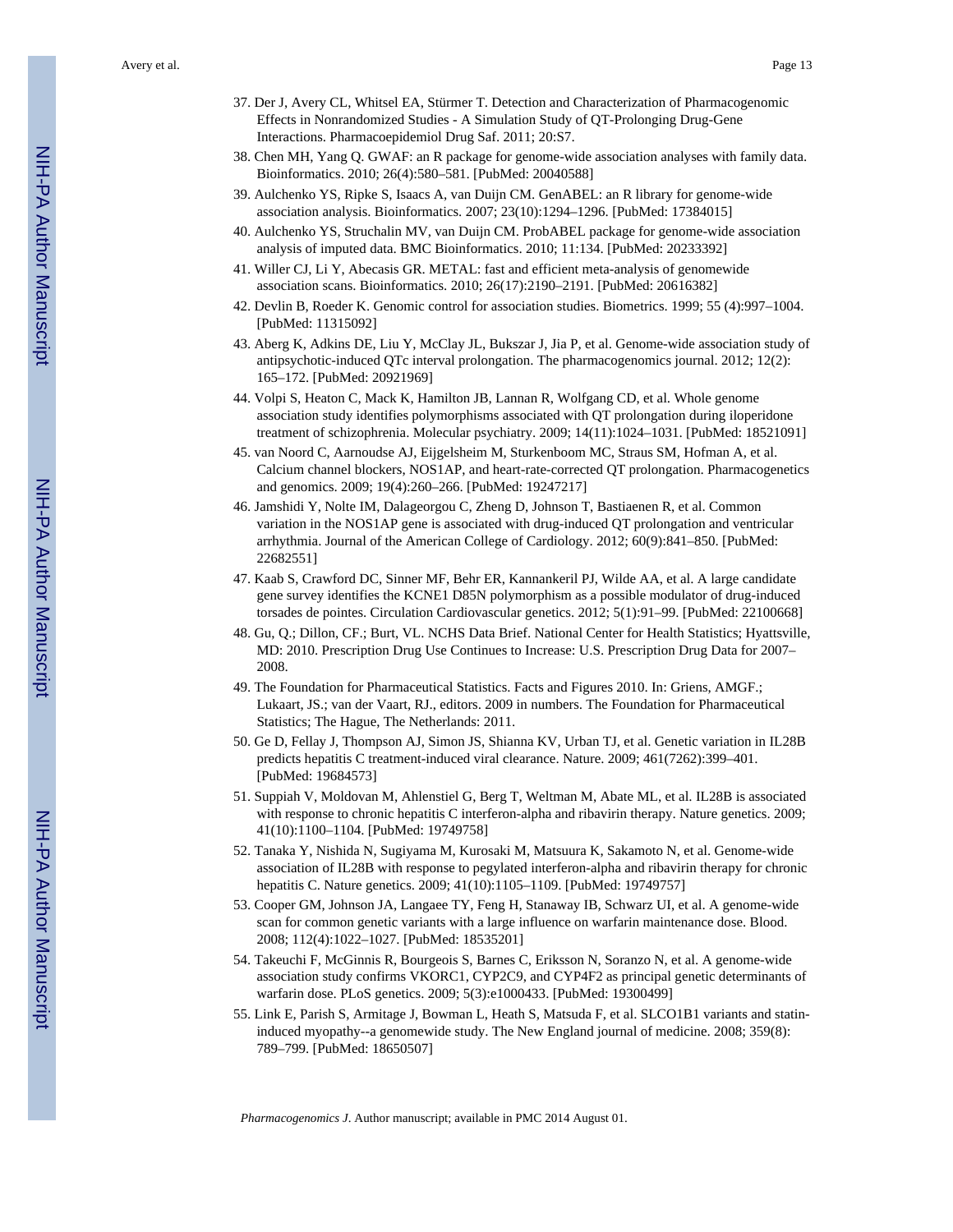- 56. Smith NL, Psaty BM, Heckbert SR, Tracy RP, Cornell ES. The reliability of medication inventory methods compared to serum levels of cardiovascular drugs in the elderly. Journal of clinical epidemiology. 1999; 52(2):143–146. [PubMed: 10201655]
- 57. Qato DM, Schumm LP, Johnson M, Mihai A, Lindau ST. Medication data collection and coding in a home-based survey of older adults. J Gerontol B Psychol Sci Soc Sci. 2009; 64 (Suppl 1):i86–93. [PubMed: 19491196]
- 58. Wong MY, Day NE, Luan JA, Chan KP, Wareham NJ. The detection of gene-environment interaction for continuous traits: should we deal with measurement error by bigger studies or better measurement? Int J Epidemiol. 2003; 32(1):51–57. [PubMed: 12690008]
- 59. Nettleton JA, McKeown NM, Kanoni S, Lemaitre RN, Hivert MF, Ngwa J, et al. Interactions of dietary whole-grain intake with fasting glucose- and insulin-related genetic loci in individuals of European descent: a meta-analysis of 14 cohort studies. Diabetes care. 2010; 33(12):2684–2691. [PubMed: 20693352]
- 60. Beardon PH, McGilchrist MM, McKendrick AD, McDevitt DG, MacDonald TM. Primary noncompliance with prescribed medication in primary care. BMJ. 1993; 307(6908):846–848. [PubMed: 8401129]
- 61. Sanguinetti MC, Jiang C, Curran ME, Keating MT. A mechanistic link between an inherited and an acquired cardiac arrhythmia: HERG encodes the IKr potassium channel. Cell. 1995; 81(2):299– 307. [PubMed: 7736582]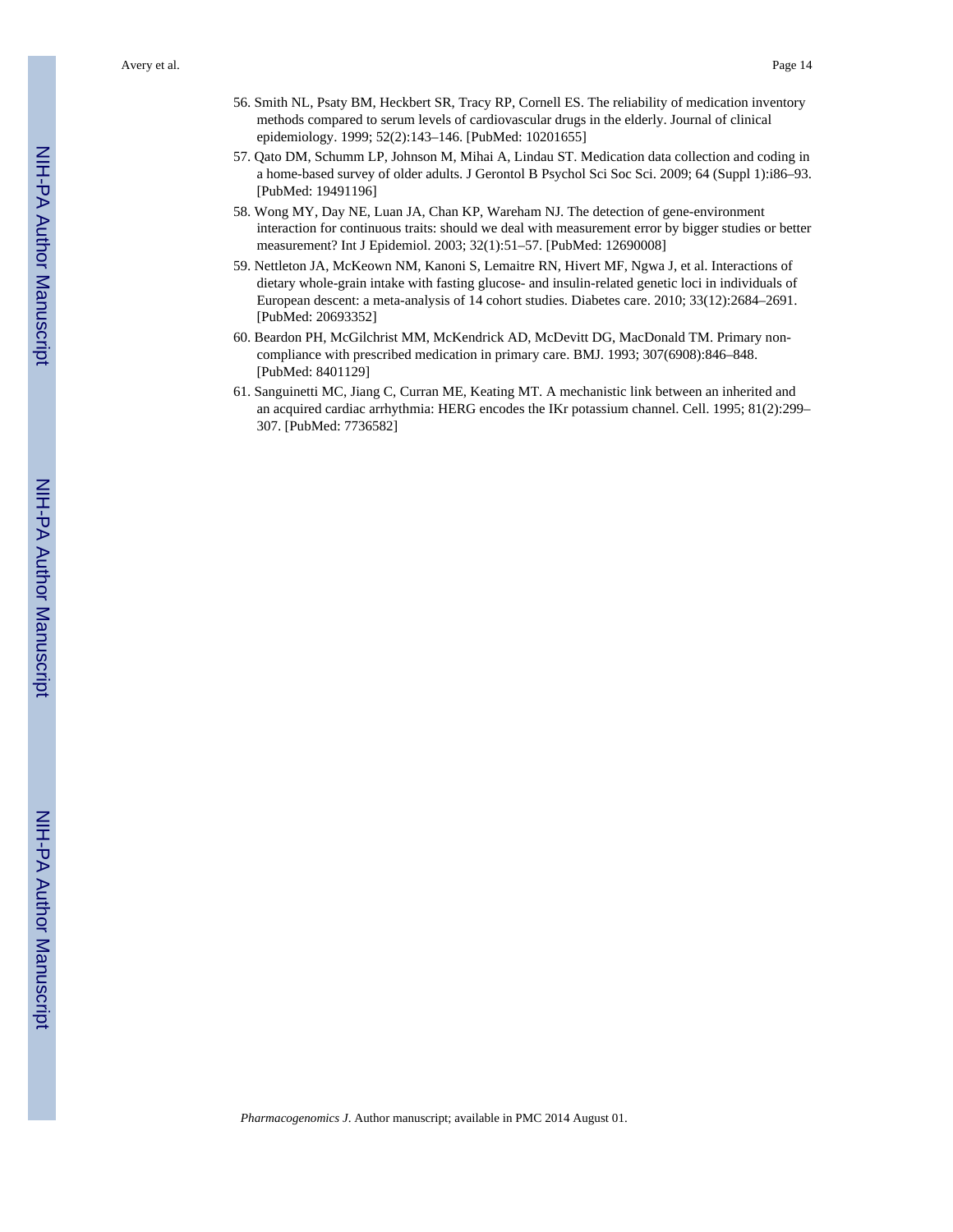Avery et al. Page 15



#### **FIGURE 1.**

Quantile-quantile (Q-Q) plots of drug-SNP interaction estimates after meta-analysis of summary results from ten cohorts of European descent. Drug classes are as follows: panel A, thiazide diuretics; panel B, sulfonylurea hypoglycemic agents; panel C, University of Arizona Center for Education and Research on Therapeutics (UAZ CERT)-classified QT prolonging drugs; panel D, tri/tetracyclic antidepressants.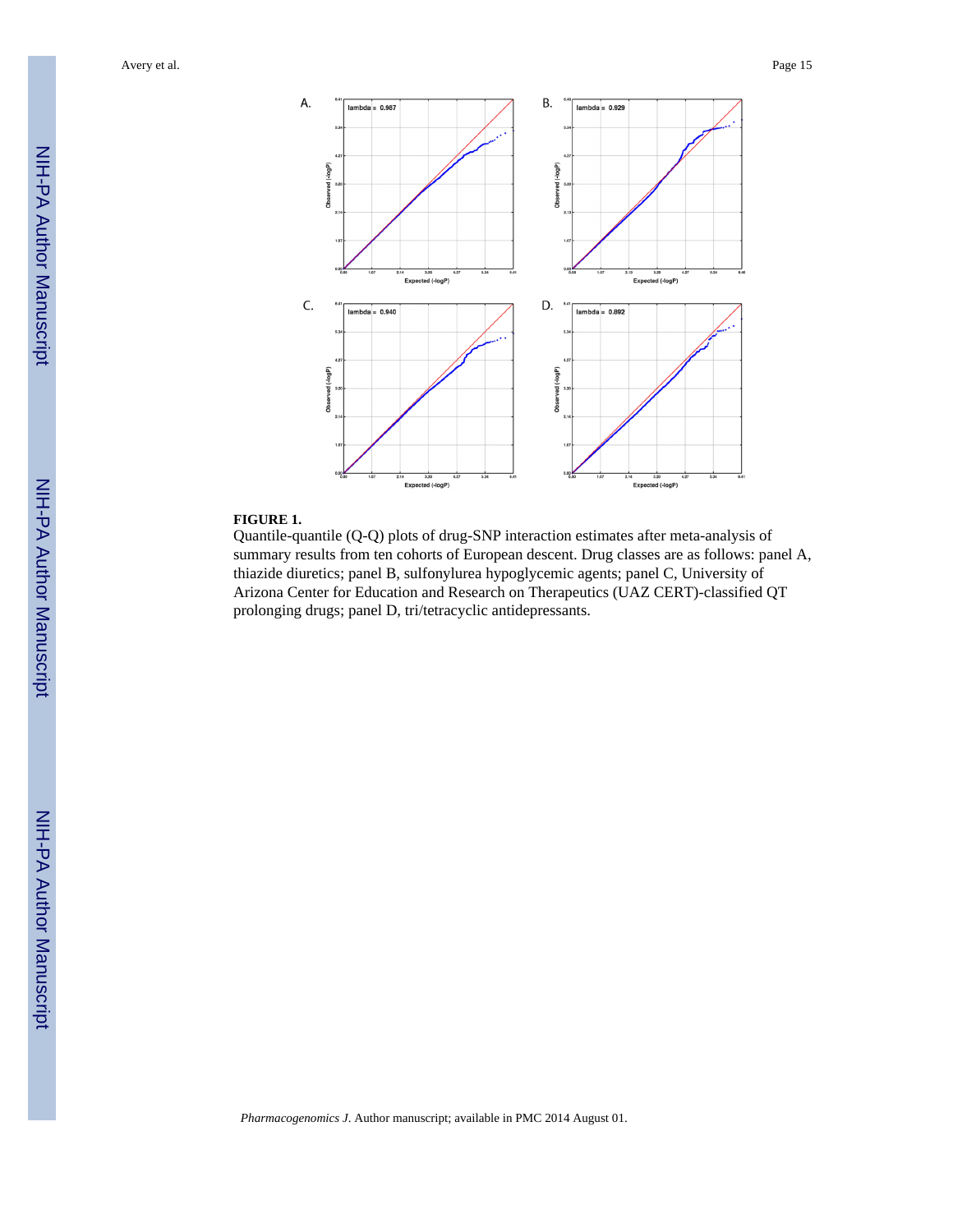

#### **FIGURE 2.**

Manhattan plots of drug-SNP interaction estimates after meta-analysis of summary results from ten cohorts of European descent. Drug classes are as follows: panel A, thiazide diuretics; panel B, sulfonylurea hypoglycemic agents; panel C, University of Arizona Center for Education and Research on Therapeutics (UAZ CERT)-classified QT prolonging drugs; panel D, tri/tetracyclic antidepressants.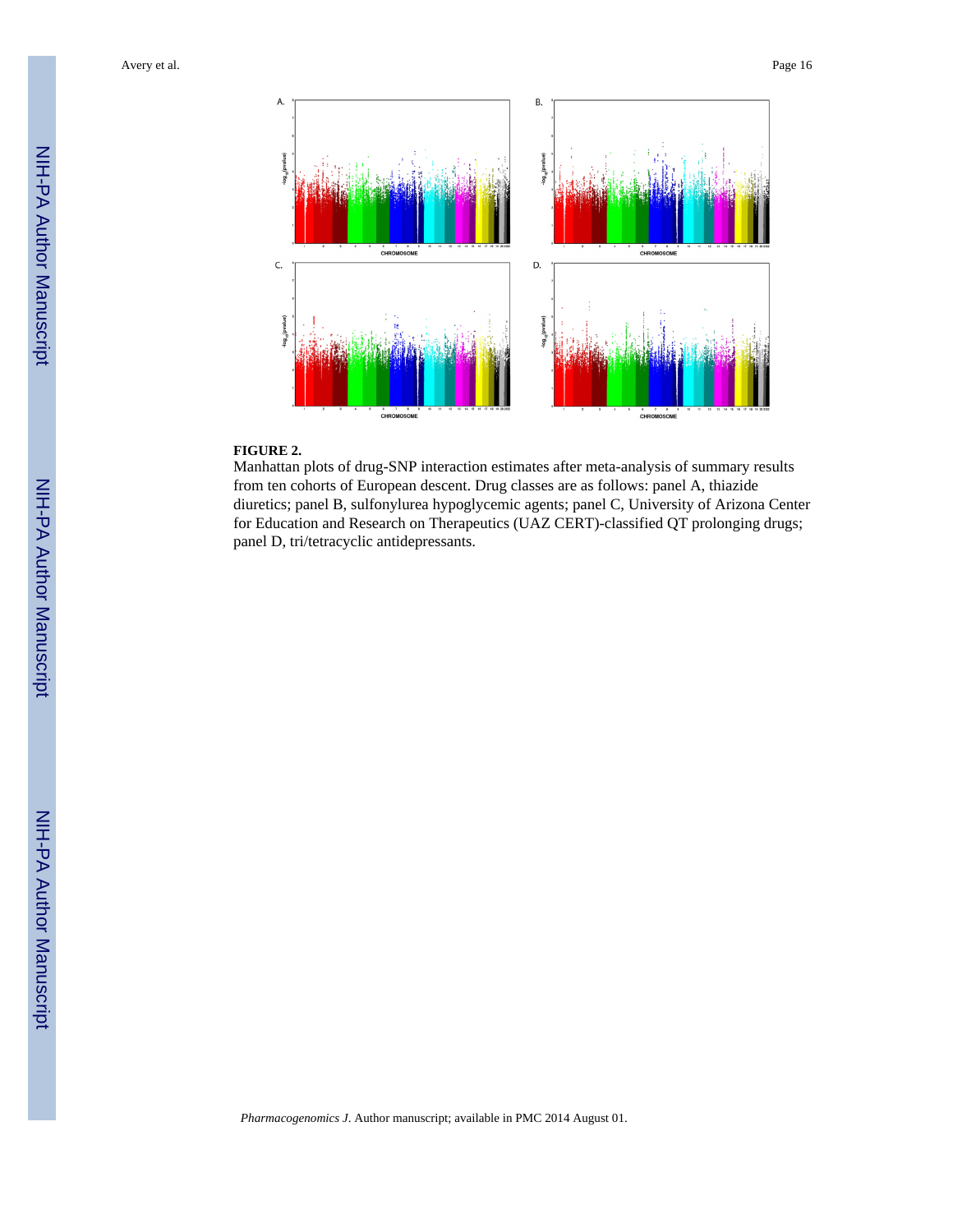

#### **FIGURE 3.**

Statistical power of a simulated pharmacogenomics study of QT. The following assumptions were used for the calculations; 2–6 serial visits measuring ECGs and drug exposure, n=20,000–30,000 participants, a SNP minor allele frequency of 0.20, and the prevalence of drug exposure at any one visit of 10%. The solid black lines represent a cross-sectional analysis, the red lines a longitudinal model evaluating drug exposure measured at baseline and repeated ECG measures, and the blue lines a longitudinal model with drug exposure and ECG assessed at all visits. Figure 3A assumes 20,000 participants, with variable number of visits. Figure 3B assumes four visits, with a variable number of participants.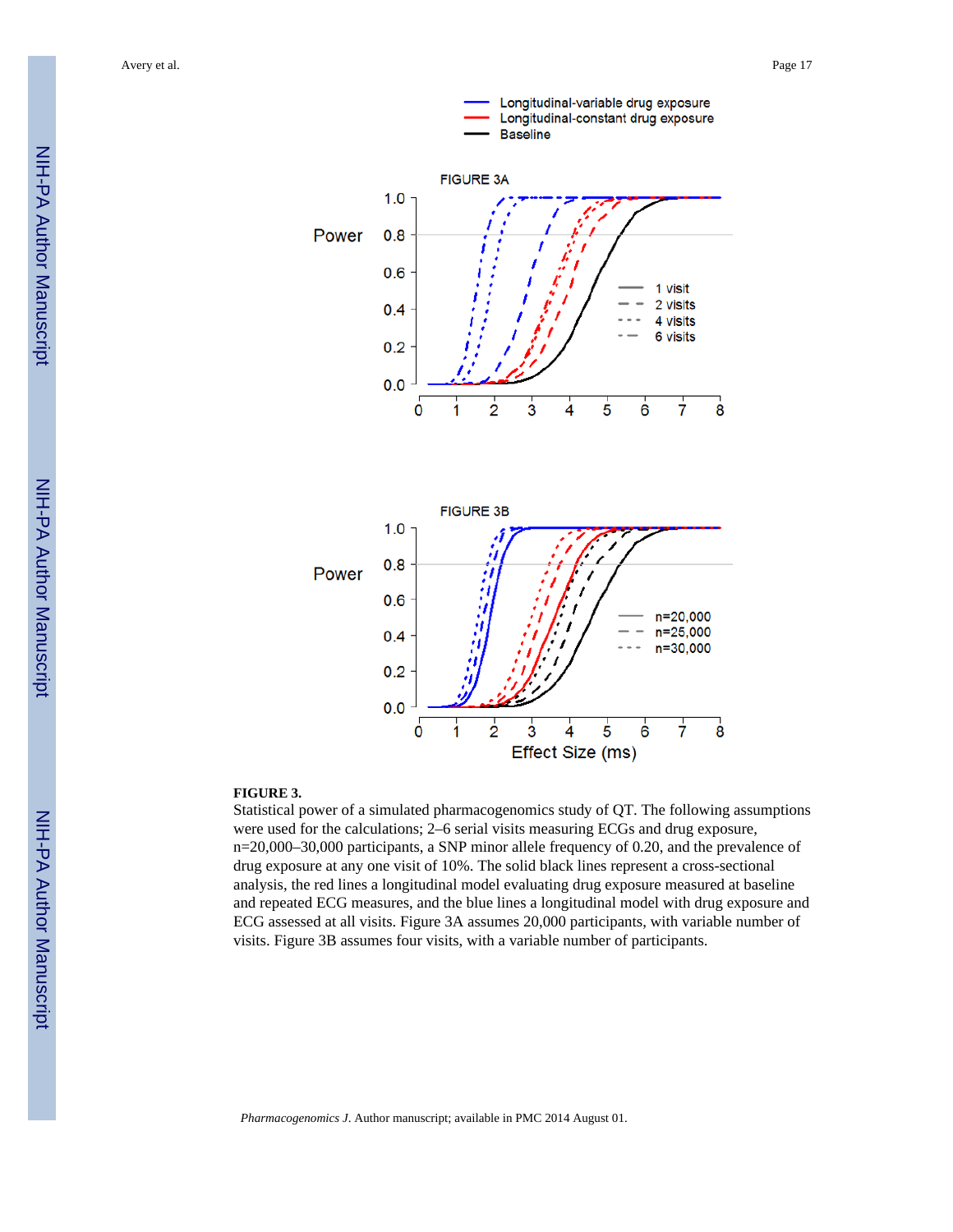| יווווח<br>אווווסו        |
|--------------------------|
|                          |
|                          |
|                          |
|                          |
|                          |
|                          |
|                          |
|                          |
|                          |
|                          |
|                          |
|                          |
|                          |
|                          |
| <u>.</u><br>באווי האראיי |
|                          |
|                          |
|                          |
|                          |
|                          |

# **TABLE 1**

Baseline characteristics of ten cohorts examining pharmacogenomic effects on the QT interval. Baseline characteristics of ten cohorts examining pharmacogenomic effects on the QT interval.

|                   |        |                                                                |             |                                  |              | <b>Prevalence of Drug Exposure</b> |           |           |
|-------------------|--------|----------------------------------------------------------------|-------------|----------------------------------|--------------|------------------------------------|-----------|-----------|
| Cohort            | Ì,     | $QT$ (ms)                                                      | Age (years) | Female                           | Thiazides    | Sulfonylureas                      | TCAS      | UAZ CERT  |
| <b>AGES</b>       | 2,587  | 406 (35)                                                       | 76(5)       | ,606(62.1)                       | 624 (24.1)   | 62(3.1)                            | 95(4.8)   | 147 (7.3) |
| ARIC              | 8,132  | 398 (28)                                                       | 54(6)       | 4,279 (52.6)                     | 951 (11.7)   | 152 (1.9)                          | 227 (2.8) | 360 (4.5) |
| <b>CHS</b>        | 2,813  | 414 (32)                                                       | 72(5)       | 1,760 (62.5)                     | 582 (20.7)   | (10(3.9))                          | 94 (3.2)  | (43(5.1)  |
| ERF               | 1,503  | 398 (28)                                                       | 48 (14)     | 887 (59.0)                       | 29(2.0)      |                                    |           | 49 (3.3)  |
| <b>SHP</b>        | 3,168  | 414 (30)                                                       | $(6)$ 04    | 1,920(60.0)                      | 89(2.8)      | 23 (0.83)                          | 56(1.8)   | 132(4.8)  |
| <b>Health ABC</b> | 1,435  | 413 (36)                                                       | 74(3)       | 709 (49.4)                       | 218 (11.1)   | 81 (6.2)                           | 43 (3.0)  | .08(8.2)  |
| Health 2000       | 2,124  | 389 (30)                                                       | 50(11)      | $1,104$ (52.0)                   | 104 (7.2)    |                                    |           | 27(1.3)   |
| <b>MESA</b>       | 2,217  | 412 (29)                                                       | 62(10)      | 1,156 (52.1)                     | 281 (12.7)   | 55 (2.4)                           | 44 (1.9)  | 104(4.6)  |
| PROSPER           | 4,556  | 414 (36)                                                       | 75(3)       | 2,445 (54.0)                     | ,175(25.8)   | 243 (4.9)                          | .51(3.3)  | 281 (5.7) |
| RS1               | 3,647  | 397 (28)                                                       | 68(8)       | 2,184(59.9)                      | 251 (6.9)    | 95 (2.5)                           | 38(1.0)   | (05(2.8)) |
| RS <sub>2</sub>   | 1,599  | 402 (28)                                                       | 64(8)       | 890 (55.7)                       | 92(5.8)      | 48 (3.1)                           | 24 (1.5)  | 47 (3.0)  |
| Summary:          | 33,781 | Range: 389, 414                                                |             | Range: 40, 75 Range: 49.4, 62.5% | 4,396 (13.0) | 869 (2.9)                          | 772 (2.6) | .503(4.4) |
|                   |        | Data presented as mean (standard deviation) or N (proportion). |             |                                  |              |                                    |           |           |

 $^{\dagger}$  Number of participants varied by analysis. Number of participants meeting common exclusion criteria presented. *†* Number of participants varied by analysis. Number of participants meeting common exclusion criteria presented.

MS, milliseconds. N, number. PROSPER, Prospective Study of Pravastatin in the Elderly at Risk. RS, Rotterdam Study. SNP, single nucleotide polymorphism. TCA, tri-vietra-cyclic antidepressants. UAZ MS, milliseconds. N, number. PROSPER, Prospective Study of Pravastatin in the Elderly at Risk. RS, Rotterdam Study. SNP, single nucleotide polymorphism. TCA, tri-/tetra-cyclic antidepressants. UAZ Cardiovascular Health Study. ERF, Erasmus Rucphen Family study. FHS, Framingham Heart Study. Health ABC, Health Aging, Body and Composition. MESA, Multi-Ethnic Study of Atherosclerosis. Cardiovascular Health Study. ERF, Erasmus Rucphen Family study. FHS, Framingham Heart Study. Health ABC, Health Aging, Body and Composition. MESA, Multi-Ethnic Study of Atherosclerosis.  $^*$  Included drugs classified as definite and possible QT prolonging agents. AGES, Age, Gene/Environment Susceptibility - Reykjavik Study. ARIC, Atherosclerosis Risk in Communities study. CHS, *‡* Included drugs classified as definite and possible QT prolonging agents. AGES, Age, Gene/Environment Susceptibility – Reykjavik Study. ARIC, Atherosclerosis Risk in Communities study. CHS, CERT, University of Arizona Center for Education and Research on Therapeutics QT prolonging agents classification. CERT, University of Arizona Center for Education and Research on Therapeutics QT prolonging agents classification.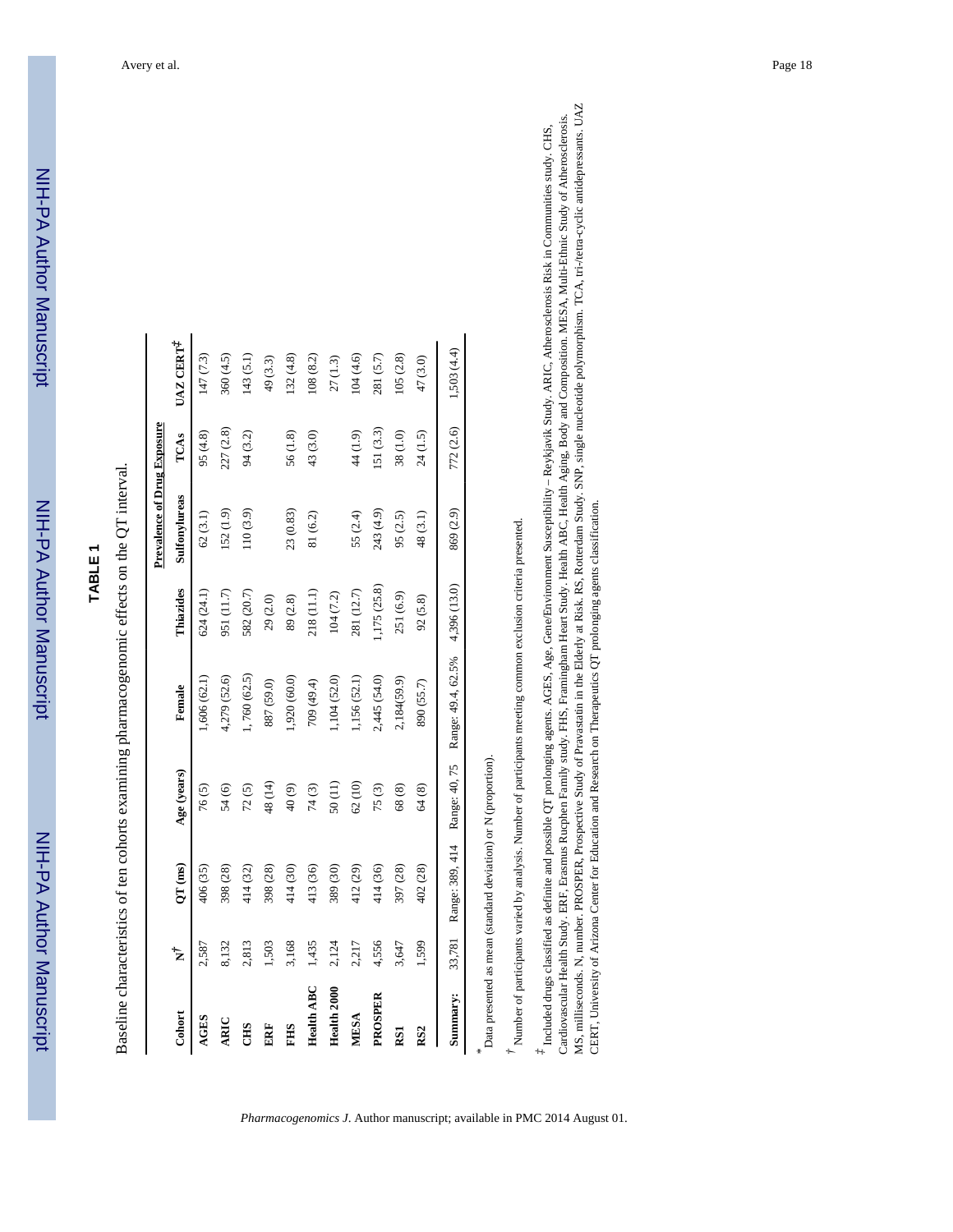# **TABLE 2**

t-distribution meta-analytic P-values from ten cohorts examining drug-SNP interactions limited to 26 SNPs with genome-wide significant effects reported<br>in prior studies of the QT-SNP association among populations of Europe *P*-values from ten cohorts examining drug-SNP interactions limited to 26 SNPs with genome-wide significant effects reported in prior studies of the QT-SNP association among populations of European descent. t-distribution meta-analytic

|                                          |                              |                   |      |           | Interaction P-value <sup>7</sup> |                 |      |
|------------------------------------------|------------------------------|-------------------|------|-----------|----------------------------------|-----------------|------|
| Previously identified locus <sup>*</sup> | European index SNP           | Alleles $\dot{t}$ | CAF  | Thiazides | Sulfonylureas                    | <b>UAZ CERT</b> | TCAS |
| <b>RNF207</b>                            | rs846111 <sup>24,26</sup>    | 9<br>O            | 0.28 | 0.90      | 0.43                             | 0.67            | 0.02 |
| NOSIAP                                   | rs12143842 <sup>24-26</sup>  | <b>D</b>          | 0.25 | 0.60      | 0.85                             | 0.11            | 0.40 |
|                                          | rs12029454 <sup>24</sup>     | A/G               | 0.15 | 0.10      | 0.26                             | 0.87            | 0.66 |
|                                          | rs16857031 <sup>24</sup>     | SG                | 0.87 | 0.01      | 0.96                             | 0.98            | 0.85 |
|                                          | rs4657178 <sup>26</sup>      | <b>D/L</b>        | 0.25 | 0.52      | 0.76                             | 0.15            | 0.78 |
|                                          | $\verb rs2880058 ^{23,\,27}$ | A/G               | 0.67 | 0.84      | 0.36                             | 0.56            | 0.62 |
|                                          | rs10494366 <sup>22</sup>     | $\Gamma G$        | 0.64 | 0.35      | 0.93                             | 0.25            | 0.74 |
| ATPIBI                                   | rs10919071 <sup>26</sup>     | A/G               | 0.87 | 0.92      | 0.68                             | 0.66            | 0.73 |
| SCN5A                                    | rs12053903 <sup>24</sup>     | <b>D/L</b>        | 0.68 | 0.32      | 0.18                             | 0.93            | 0.74 |
|                                          | rs11129795 <sup>26</sup>     | A/G               | 0.24 | 0.09      | 0.26                             | 0.95            | 0.57 |
| PLN, SLC35F1                             | rs11756438 <sup>24</sup>     | <b>A/C</b>        | 0.48 | 0.90      | 0.36                             | 0.24            | 0.74 |
|                                          | rs11153730 <sup>25</sup>     | <b>T/C</b>        | 0.50 | 0.64      | 0.20                             | 0.80            | 0.72 |
|                                          | rs11970286 <sup>26</sup>     | $\Gamma C$        | 0.47 | 0.39      | 0.63                             | 0.70            | 0.73 |
|                                          | rs12210810 <sup>26</sup>     | <b>CG</b>         | 0.06 | 0.70      | 0.65                             | 0.28            | 0.70 |
| KCNH <sub>2</sub>                        | rs4725982 <sup>24</sup>      | $_{\rm TC}$       | 0.22 | 0.76      | 0.65                             | 0.28            | 0.75 |
|                                          | rs2968864 <sup>24</sup>      | <b>T/C</b>        | 0.76 | 0.62      | 0.59                             | 0.44            | 0.11 |
|                                          | rs2968863 <sup>26</sup>      | <b>D/L</b>        | 0.24 | 0.58      | 0.84                             | 0.17            | 0.11 |
| <b>KCNO</b>                              | rs2074238 <sup>24</sup>      | <b>D/L</b>        | 0.06 | 0.02      | 0.90                             | 0.18            | 0.67 |
|                                          | rs12576239 <sup>24</sup>     | <b>D/L</b>        | 0.13 | 0.05      | 0.16                             | 0.98            | 0.34 |
|                                          | rs12296050 <sup>26</sup>     | <b>T/C</b>        | 0.18 | 0.03      | 0.12                             | 0.64            | 0.77 |
| Intergenic                               | rs2478333 <sup>23</sup>      | <b>A/C</b>        | 0.36 | 0.35      | 0.15                             | 0.10            | 0.22 |
| <b>LITAF</b>                             | rs8049607 <sup>24, 26</sup>  | <b>D/L</b>        | 0.50 | 0.01      | 0.55                             | 0.03            | 0.20 |
| NDRG4                                    | rs7188697 <sup>26</sup>      | A/G               | 0.74 | 0.36      | 0.39                             | 0.79            | 0.62 |
|                                          | $\textrm{rs}37062^{24}$      | A/G               | 0.75 | 0.49      | 0.39                             | 0.23            | 0.63 |
| LIG3,RFFL                                | rs2074518 <sup>24</sup>      | $\Gamma C$        | 0.46 | 0.29      | 0.35                             | 0.33            | 0.86 |